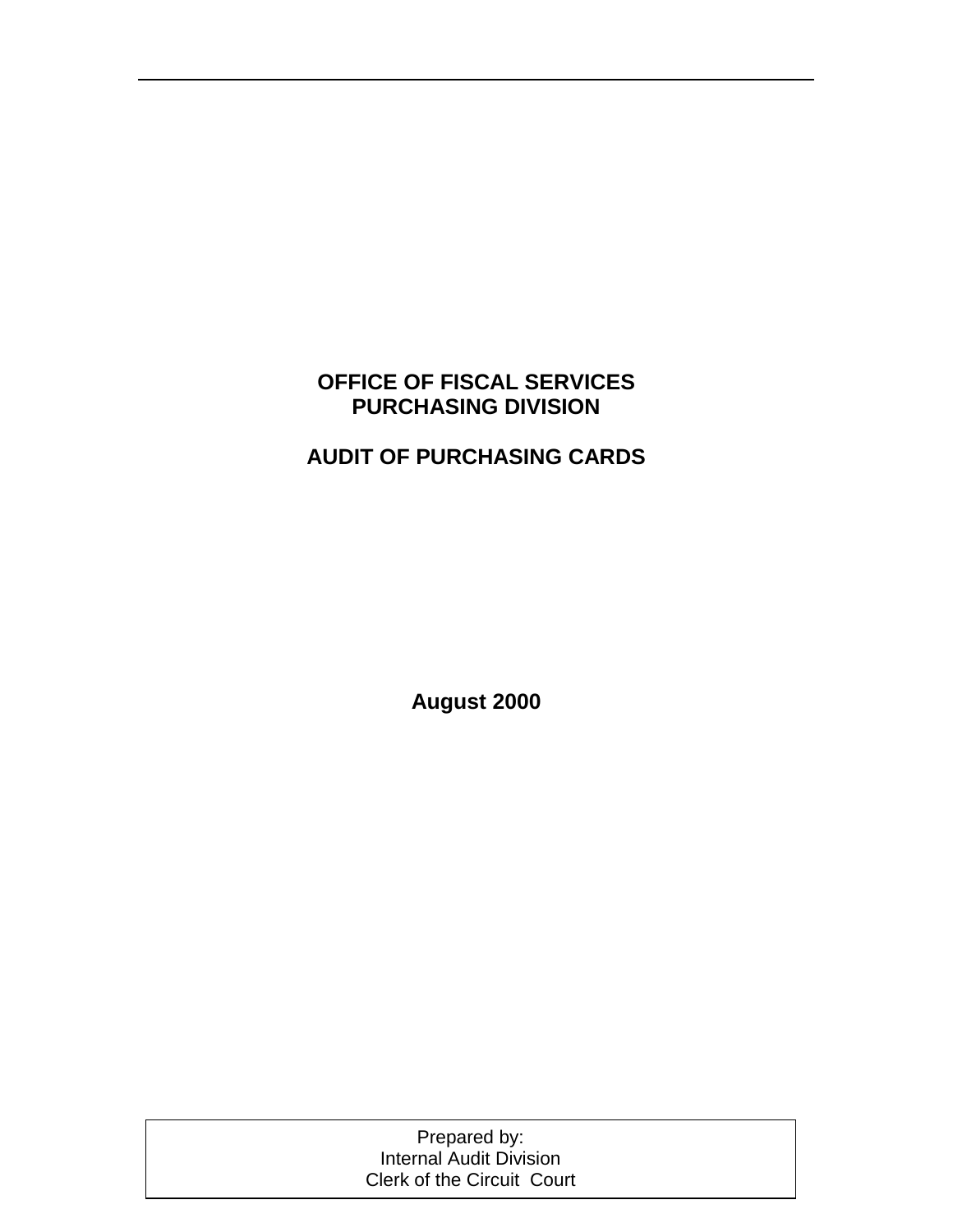August 2, 2000

The Honorable Carlton Henley, Chairman The Board of County Commissioners Seminole County, Florida 1101 East First Street Sanford, FL 32771

Dear Mr. Chairman:

 I am very pleased to present you with the attached audit of the county's Purchasing Card Program.

 Management's responses have been incorporated into the final report. Based on those responses, management is responding to the conditions noted in the report, and the planned corrective actions are noted in the report. Internal Audit will conduct a follow up audit at a later date to ascertain if corrective actions taken by County management are effective.

I would like to thank the men and women of the Purchasing Division, for their cooperation and assistance throughout the course of this audit. I especially would like to acknowledge the help of Mr. Charles Irvin. The assistance is deeply appreciated. With warmest personal regards, I am

Most cordially,

 Maryanne Morse Clerk of the Circuit Court Seminole County

| Prepared by:               |  |
|----------------------------|--|
| Internal Audit Division    |  |
| Clork of the Circuit Court |  |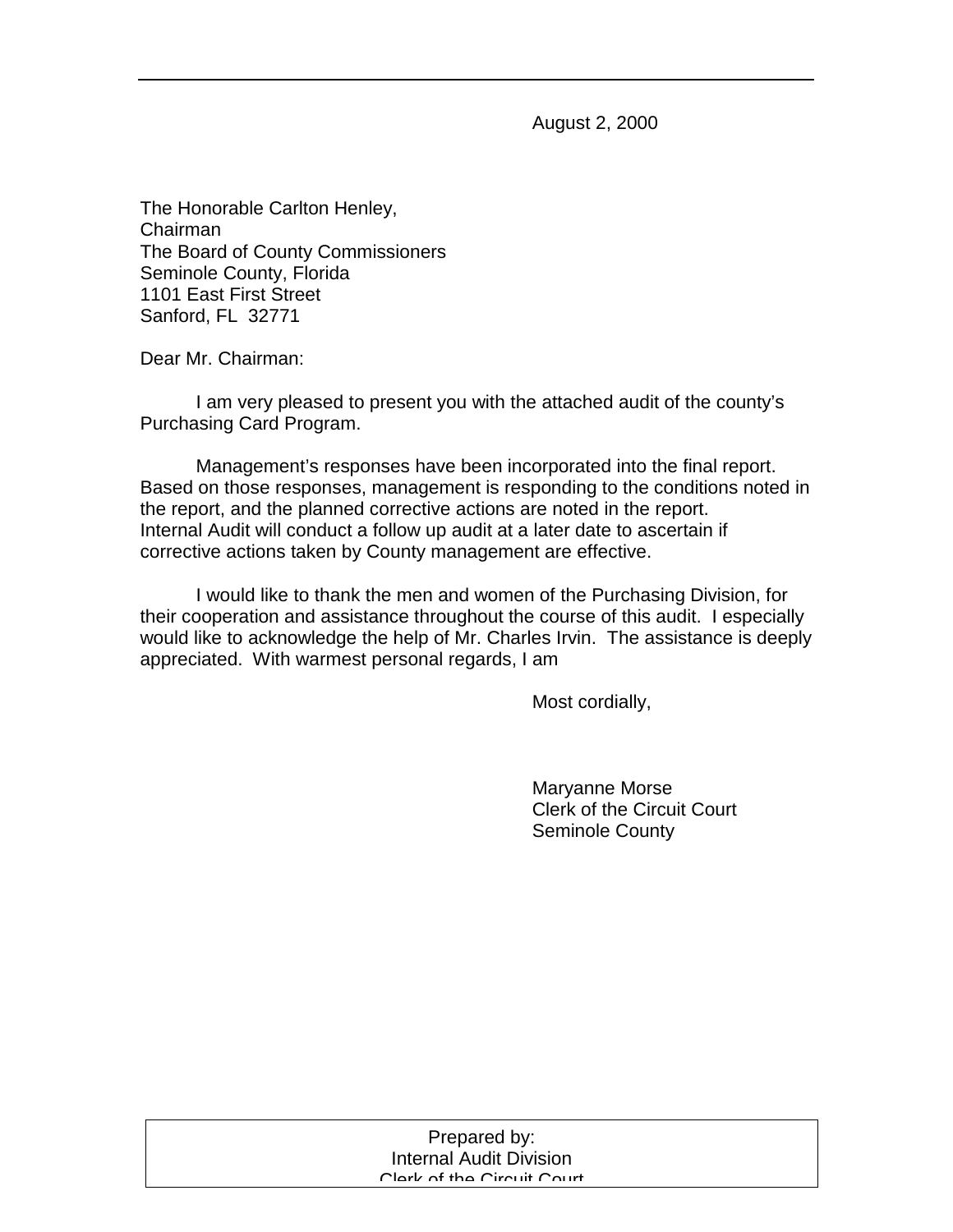# **DISTRIBUTION LIST**

# BOARD OF COUNTY COMMISSIONERS

Mr. Carlton Henley Mr. Daryl McLain Mr. Grant Maloy Mr. Randall Morris Mr. Dick Van Der Weide

# COUNTY MANAGER'S OFFICE Mr. J. Kevin Grace

#### DEPARTMENT OF FISCAL SERVICES Ms. Cindy Hall Mr. Ray Hooper Mr. Charles Irvin

# BOARD OF COUNTY COMMISSION RECORDS Ms. Sandy McCann

| Prepared by:                   |  |
|--------------------------------|--|
| <b>Internal Audit Division</b> |  |
| Clork of the Circuit Court     |  |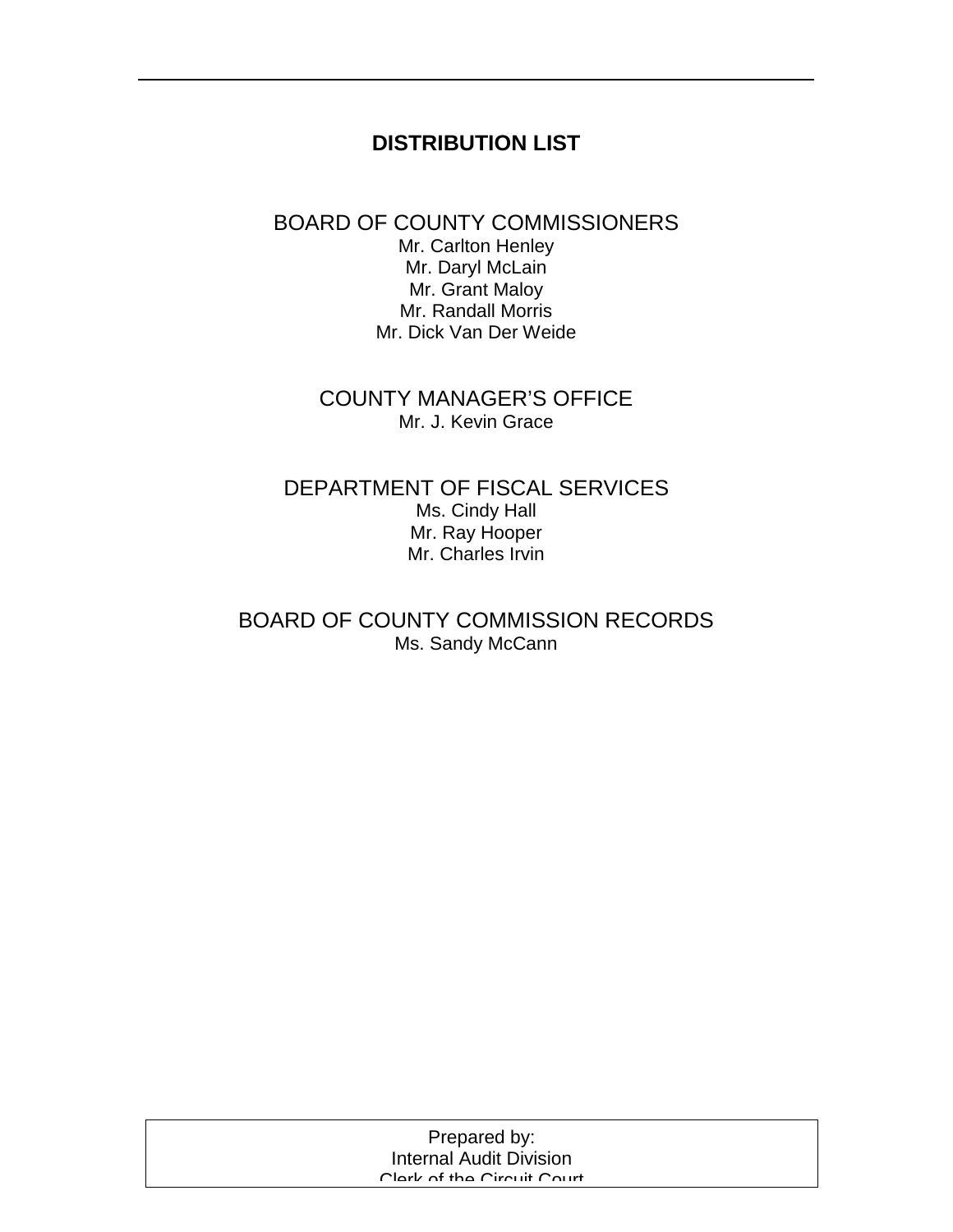# **TABLE OF CONTENTS**

# **Transmittal letter**

| <b>Introduction</b>                                                                                                                                   |  |
|-------------------------------------------------------------------------------------------------------------------------------------------------------|--|
|                                                                                                                                                       |  |
|                                                                                                                                                       |  |
|                                                                                                                                                       |  |
|                                                                                                                                                       |  |
|                                                                                                                                                       |  |
| <b>Findings and Recommendations</b>                                                                                                                   |  |
| 1. Single dollar limits (the amount a cardholder can spend on any one purchase)                                                                       |  |
| have not been posted to 91 percent of the cardholder accounts.                                                                                        |  |
|                                                                                                                                                       |  |
|                                                                                                                                                       |  |
|                                                                                                                                                       |  |
| 2. Monthly cardholder statements received from the bank are not always<br>reviewed and approved by the cardholder and the approving official          |  |
| (supervisor).                                                                                                                                         |  |
|                                                                                                                                                       |  |
|                                                                                                                                                       |  |
| 3. Monthly cardholder statements submitted to County Finance with proper<br>signatures are not always properly supported with adequate documentation. |  |
| 4. Cardholders are purchasing some items that might or might not be for Official                                                                      |  |
| <b>County business.</b>                                                                                                                               |  |
|                                                                                                                                                       |  |
|                                                                                                                                                       |  |
|                                                                                                                                                       |  |
| 5. Reports generated by Bank of America, Info Span, and County Finance are not<br>in agreement.                                                       |  |
|                                                                                                                                                       |  |
|                                                                                                                                                       |  |
|                                                                                                                                                       |  |
| 6. Credit card had not been deactivated, returned to the approving official, or                                                                       |  |
| both, upon termination, retirement or transfer of county cardholders.                                                                                 |  |
|                                                                                                                                                       |  |
|                                                                                                                                                       |  |

| Prepared by:                   |  |
|--------------------------------|--|
| <b>Internal Audit Division</b> |  |
| Clork of the Circuit Court     |  |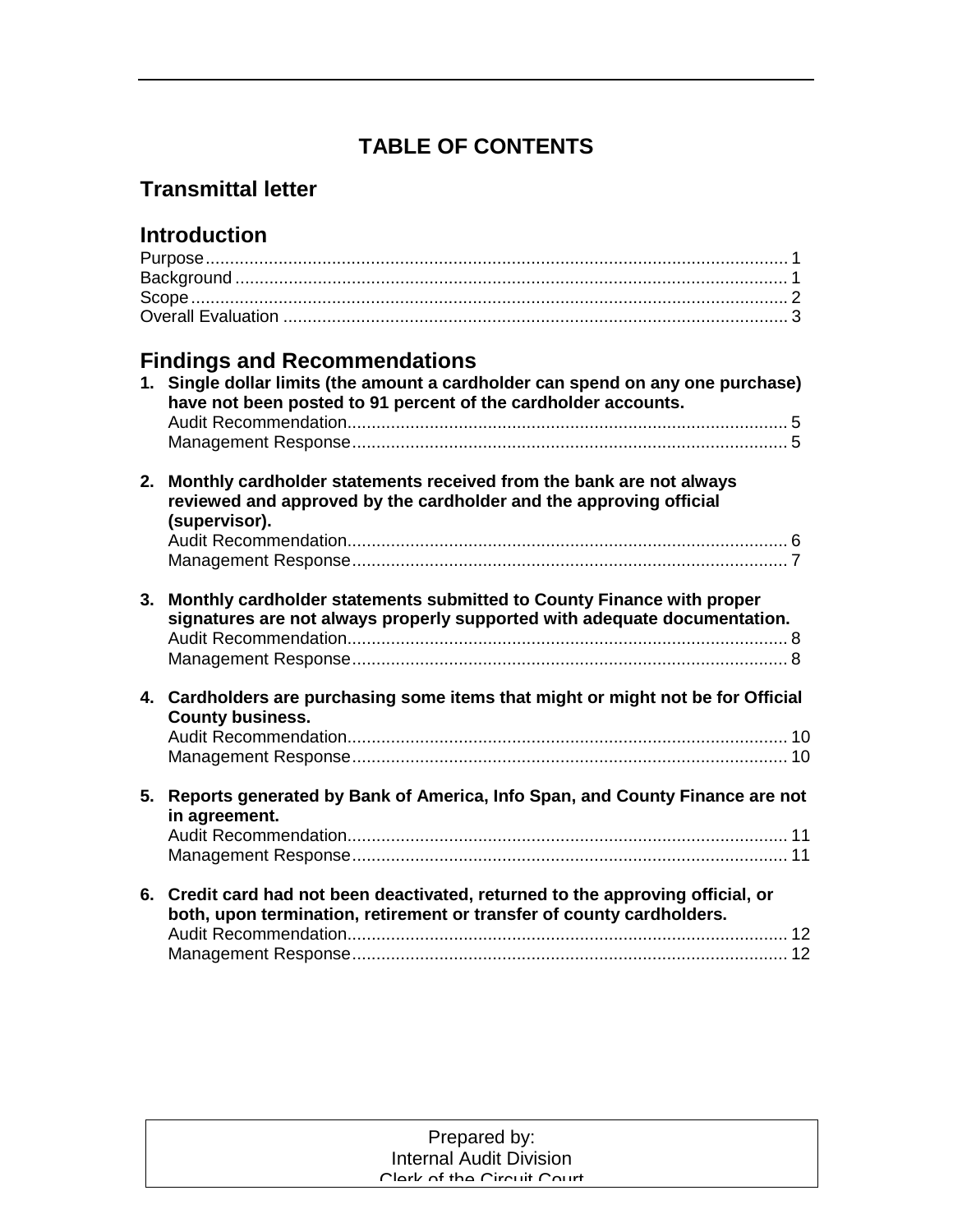# **TABLE OF CONTENTS (CONTINUED)**

| 7. Cardholders are allowing other employees to use their credit cards for<br>purchases.                                                                                             |
|-------------------------------------------------------------------------------------------------------------------------------------------------------------------------------------|
|                                                                                                                                                                                     |
| 8. Credit Cards are issued to employees with credit limits higher than needed or<br>used.                                                                                           |
|                                                                                                                                                                                     |
| 9. Twenty-one of 77 (27 percent) credit card statements or Travel Request Forms<br>did not contain enough detail to determine whether or not the traveler attended<br>a conference. |
|                                                                                                                                                                                     |
| 10. Nineteen of 77 (25 percent) credit card statements for travel called into<br>question did not have a timely resolution of unsupported receipts and/or<br>charges.               |
|                                                                                                                                                                                     |
| 11. Thirteen of 77 (17 percent) credit card statements relating to travel contained<br>actual dates of travel that were inconsistent with the travel card request form.             |
|                                                                                                                                                                                     |
| 12. Sixty-six of 77 (86 percent) travel card statements did not have the public<br>purpose of the meeting stated on the individual receipts.                                        |
| 13. Travel cards were either picked up early or returned late in 30 of 154 (19<br>percent) instances.                                                                               |
| 14. Request for New/Change or Delete Forms are not maintained.                                                                                                                      |

Attachment 1 Management's official response to the Audit Report

| Prepared by:                   |
|--------------------------------|
| <b>Internal Audit Division</b> |
| Clork of the Circuit Court     |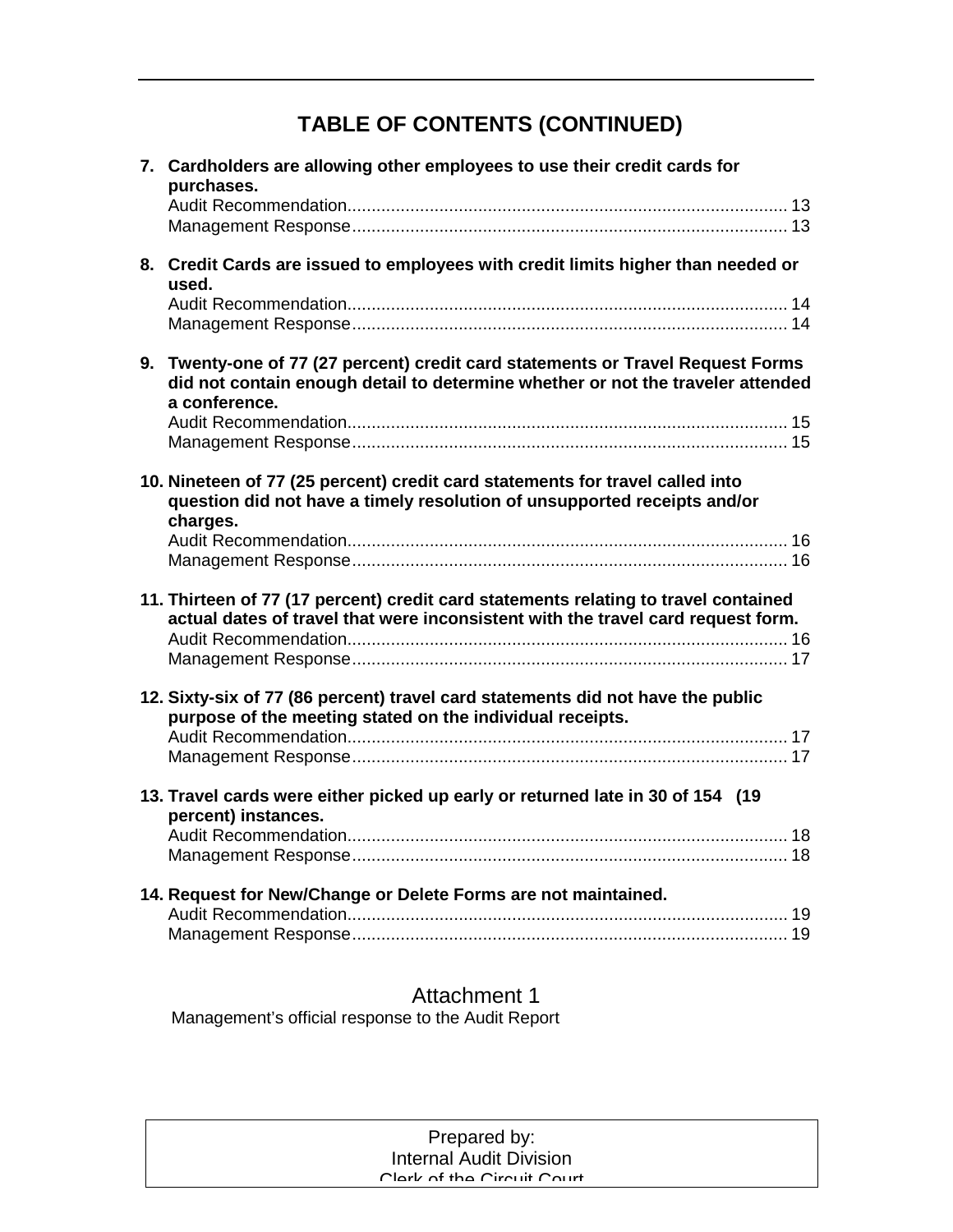# **Seminole County Department of Fiscal Services Purchasing Division**

# **Audit of the Purchasing Card Program**

The Internal Audit Division of the Office of the Clerk of the Circuit Court has completed an audit of the Purchasing Card Program. Seminole County initiated the Purchasing Card Program in September 1998. A Purchasing Card is a commercial credit card (i.e. a Visa credit card).

#### **Purpose**

The purpose of the audit was to determine if the county's purchasing card program is operating adequately and efficiently and has adequate internal controls to ensure that credit card purchases are authorized and made for official county purposes. The audit also was performed to ensure that the program is in compliance with the applicable rules and regulations of Seminole County.

#### **Background**

In September 1998, the Seminole County Board of County Commissioners (BCC) implemented a commercial credit card program for both the purchases of small-dollar goods and services and travel by employees. The program was implemented under the guidelines of Chapter 220 of the Seminole County Purchasing Code. Chapter 220 of the code requires that county departments use the Purchasing Card as the preferred method to purchase and pay for smalldollar purchases under \$750. The use of the purchasing cards is intended to save on administrative costs by avoiding the issuance of purchase orders; and to allow employees to pay for travel expenses with the card.

County procurement procedures do not require competitive bids or the verification of price "reasonableness" unless the credit cardholder has reason to believe the vendor's price is not reasonable. Generally, procurement through the use of credit cards involves a tradeoff: the loss of a certain degree of internal control in exchange for lower costs (i.e. eliminating the use of requisitions and purchase orders). To compensate for the loss of internal controls, the countywide program requires the designation of an "approving official", often the cardholder's supervisor, to review cardholder purchase activity. There are four basic internal controls over the credit card program:

| Prepared by:                   |  |
|--------------------------------|--|
| <b>Internal Audit Division</b> |  |
| Clork of the Circuit Court     |  |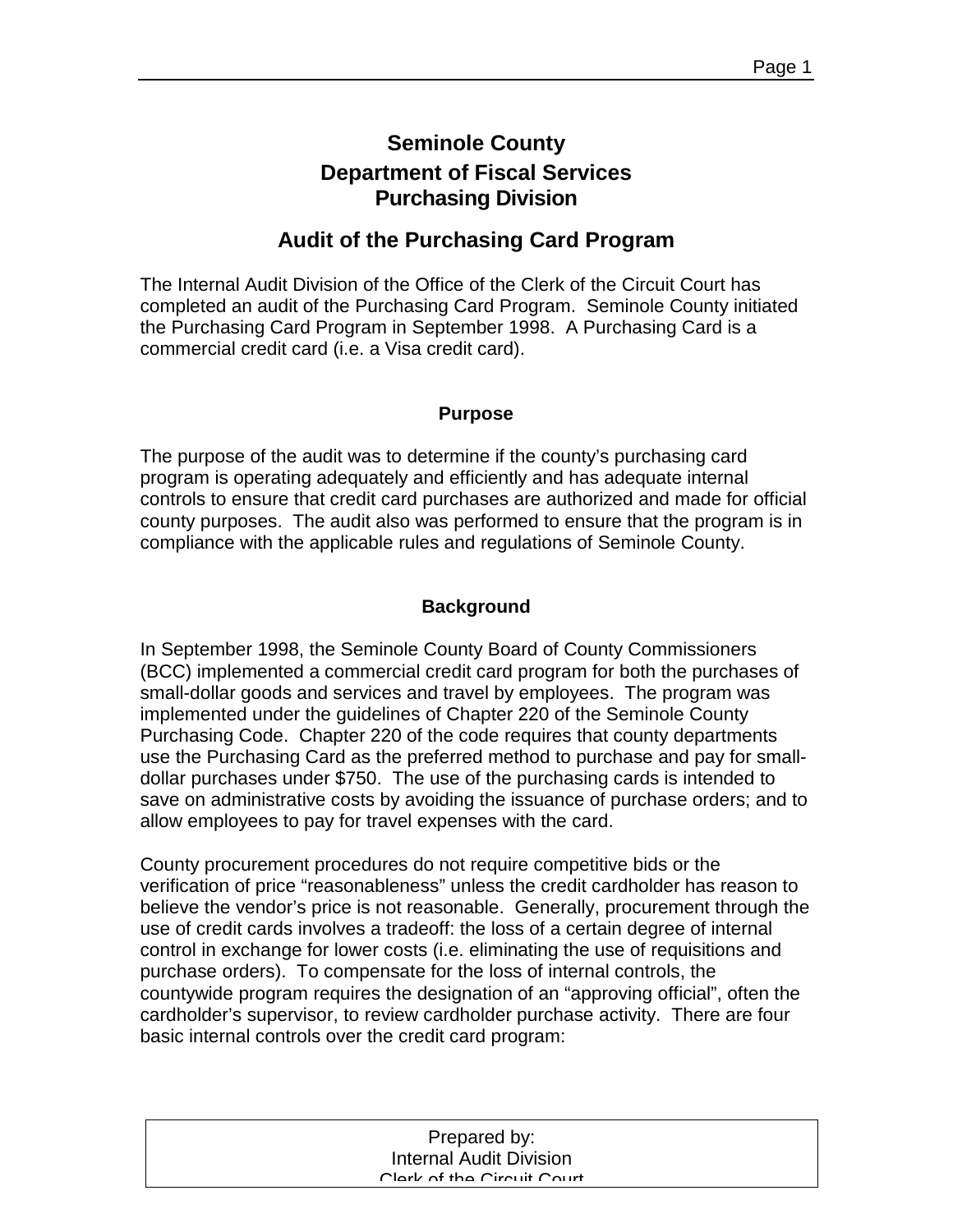- First, there is programming by Bank of America to preclude purchases from certain merchant categories;
- Second, the "approving official" is responsible for oversight of cardholders purchasing activity and also is responsible for reviewing and approving the cardholder's credit card statement to ensure that all purchases are for "official county business";
- Third, County Finance and the Purchasing Division program administrator are responsible for oversight of the program. County Finance reviews the cardholder statements to ensure that all statements are properly supported and signed off by cardholders and "approving officials"; and,
- Fourth, credit cards assigned to specific employees for travel also require specific approval to use the card from the county manager and/or the Board of County Commissioners.

The results of the audit are included in the report that follows.

#### **Scope**

The scope of this audit included a review of credit card statements processed for the period September 1998 to February 2000. All records relating to these cards were subject to our review.

The audit included:

- Review of procedures used to ensure compliance with established purchasing policies and procedures, Florida Statutes, and other applicable regulations;
- Review of internal controls used to ensure that all credit card transactions are in accordance with established terms, conditions, laws, and regulations;
- Review of cardholder statements to ensure that statements are properly supported and that purchases are made for official county business and in accordance with county purchasing code;
- Review of cardholder statements to ensure that the cardholders and the approving officials are properly reviewing and approving statements;

| Prepared by:                   |  |
|--------------------------------|--|
| <b>Internal Audit Division</b> |  |
| Clark of the Circuit Court     |  |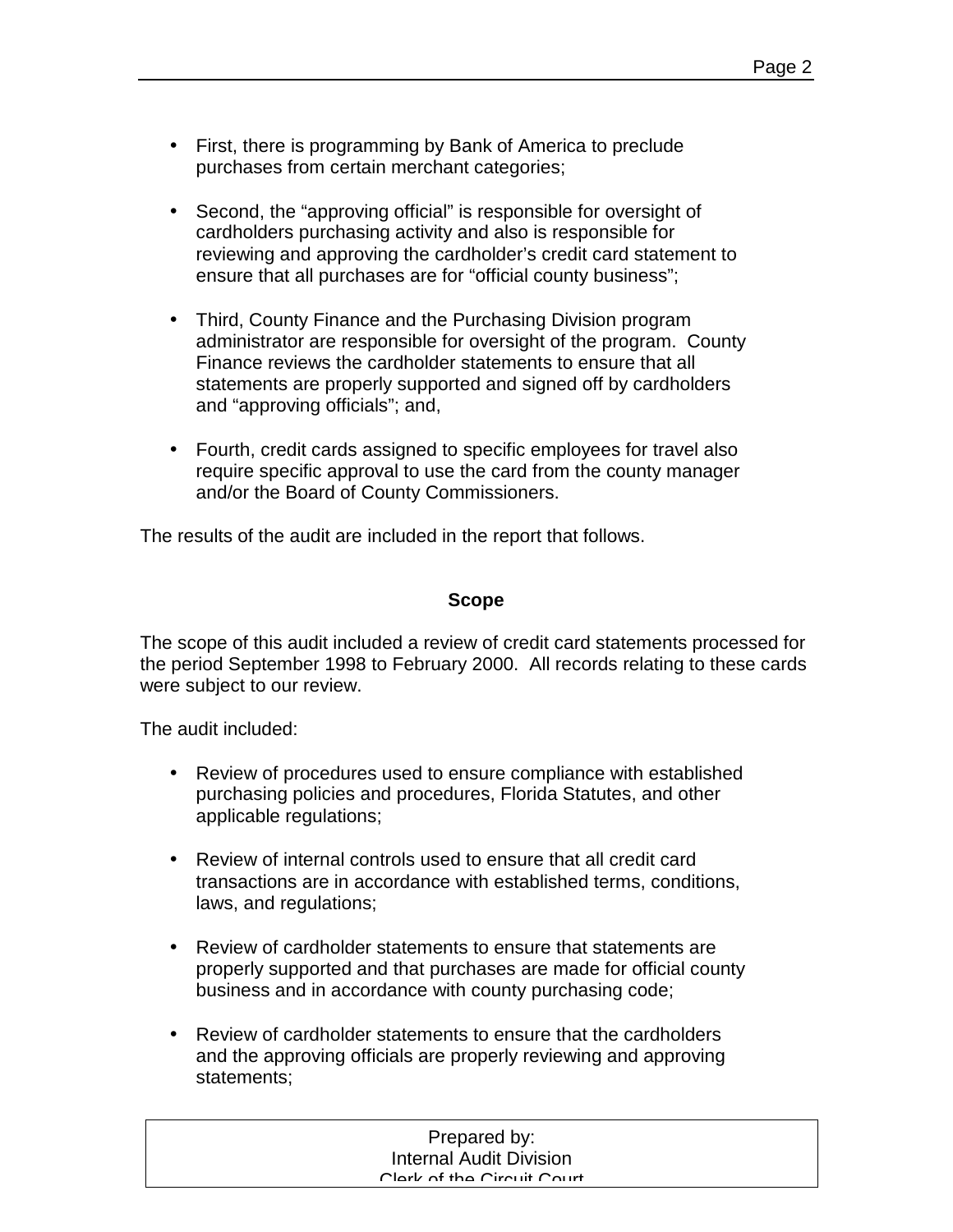- Review of the cardholder statements to ensure that purchases were in accordance with county purchasing code;
- Review of the county policy regarding travel, meals, and entertainment, and the Florida Statutes;
- Review of the travel card request forms to ensure that all travel was properly authorized by the county manager and/or Board of County Commissioners;
- Review of the procedures regarding employee terminations as it relates to cardholders; and,
- Any other procedures considered necessary under the circumstances.

Fieldwork began February 9, 2000, and was completed March 17, 2000. Pat Tindel, Gail Joubran, and Bill Carroll performed the audit.

### **Overall Evaluation**

It is our opinion that the credit card program is an effective tool in reducing administrative time and costs associated with processing formal purchase orders. However, the system of internal control needs to be strengthened to minimize the violations of the Seminole County Purchasing Code. County code outlines the procedures to be followed in the event cardholders are abusing their credit card privileges. Seminole County has not, and is not, enforcing these disciplinary guidelines and, as a result, the program is subject to abuse. The following conditions warrant management's attention:

- Single dollar limits (the amount a cardholder can spend on any one purchase) have not been posted to 91 percent of the cardholder accounts. Single dollar limits are required by code;
- Monthly cardholder statements are not always reviewed and approved by the cardholder and the approving official;
- Monthly cardholder statements are not always properly supported;
- Cardholders are purchasing items that might or might not be for official county business;
- Bank of America cardholder account records are not in agreement with County Finance and County Purchasing cardholder account

| Prepared by:                   |  |
|--------------------------------|--|
| <b>Internal Audit Division</b> |  |
| Clork of the Circuit Court     |  |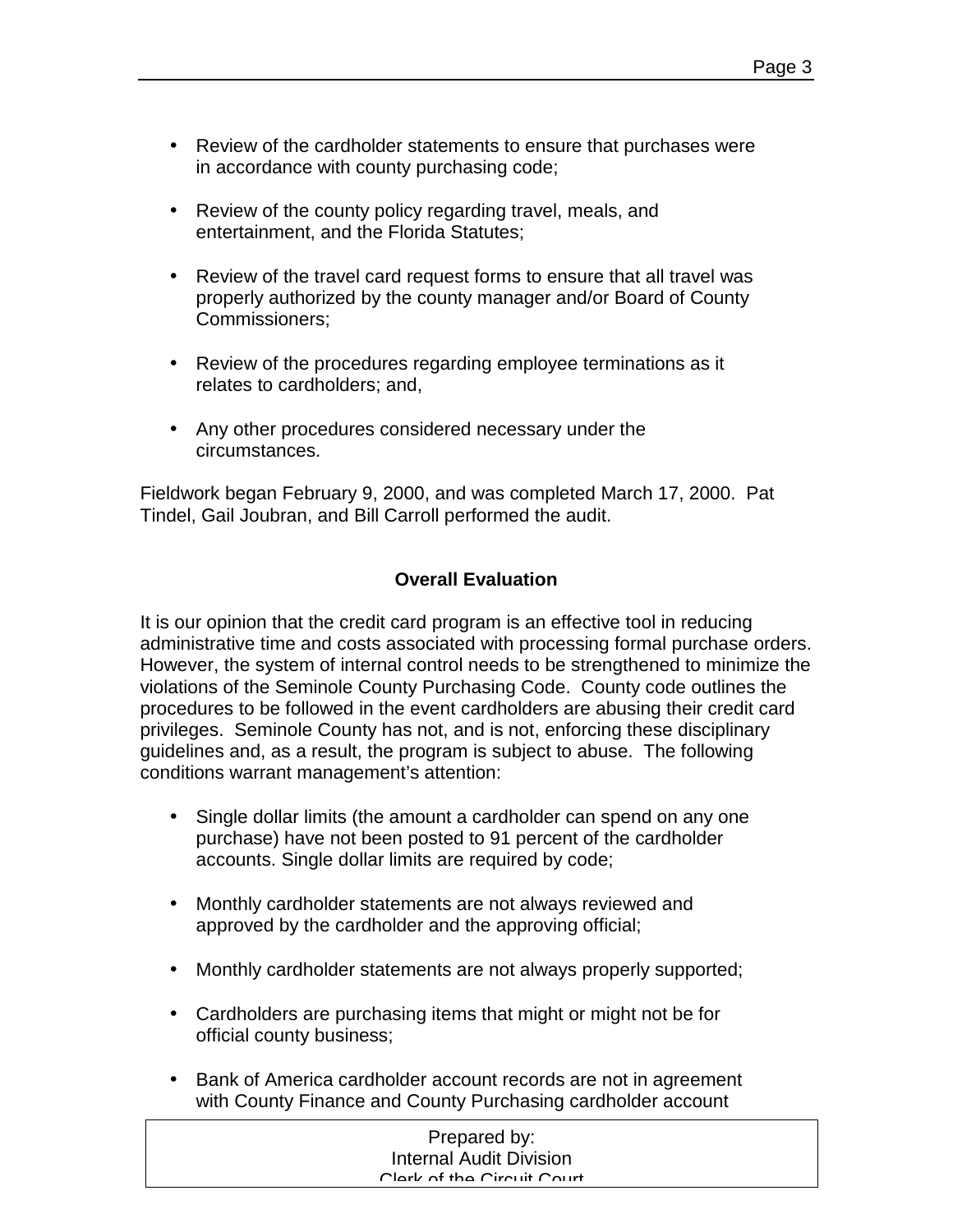records;

- Approving officials are not notifying the program administrator of all terminations;
- Cardholders are allowing other employees to use their credit cards for purchases;
- Credit cards are issued to employees with credit limits higher than needed or used;
- Travel Request Forms did not contain enough detail to determine whether or not the traveler attended a conference;
- Nineteen of 77 (25 percent) credit card statements for travel called into question did not have a timely resolution of unsupported receipts and/or charges;
- Actual dates of travel do not always agree with Travel Card Request Forms;
- Travel cards are being used to pay for meals and entertainment in Seminole County; public purpose of this entertainment is not recorded on receipts;
- Credit cards for travel expenses were picked up early or returned late in 30 of 154 (19 percent of the time) instances; and,
- Request for New/Change or Delete Forms are not maintained.

Our detailed findings and recommendations are included in the report that follows.

### **FINDING NO. 1**

*Single dollar limits (the amount a cardholder can spend on any one purchase) have not been posted to 91 percent of the cardholder accounts. Single dollar limits are required by code.* 

According to Chapter 220, Article XV, Section 181(6)(A) of the Seminole County Purchasing Code **"The County's single purchase limit is not to exceed Seven Hundred Forty-Nine and 99/100 Dollars (\$749.99) without the approval of the County Manager."** When the purchase exceeds the single purchase limit, the divisions are required to submit a purchase requisition to the

| Prepared by:                   |  |
|--------------------------------|--|
| <b>Internal Audit Division</b> |  |
| Clark of the Circuit Court     |  |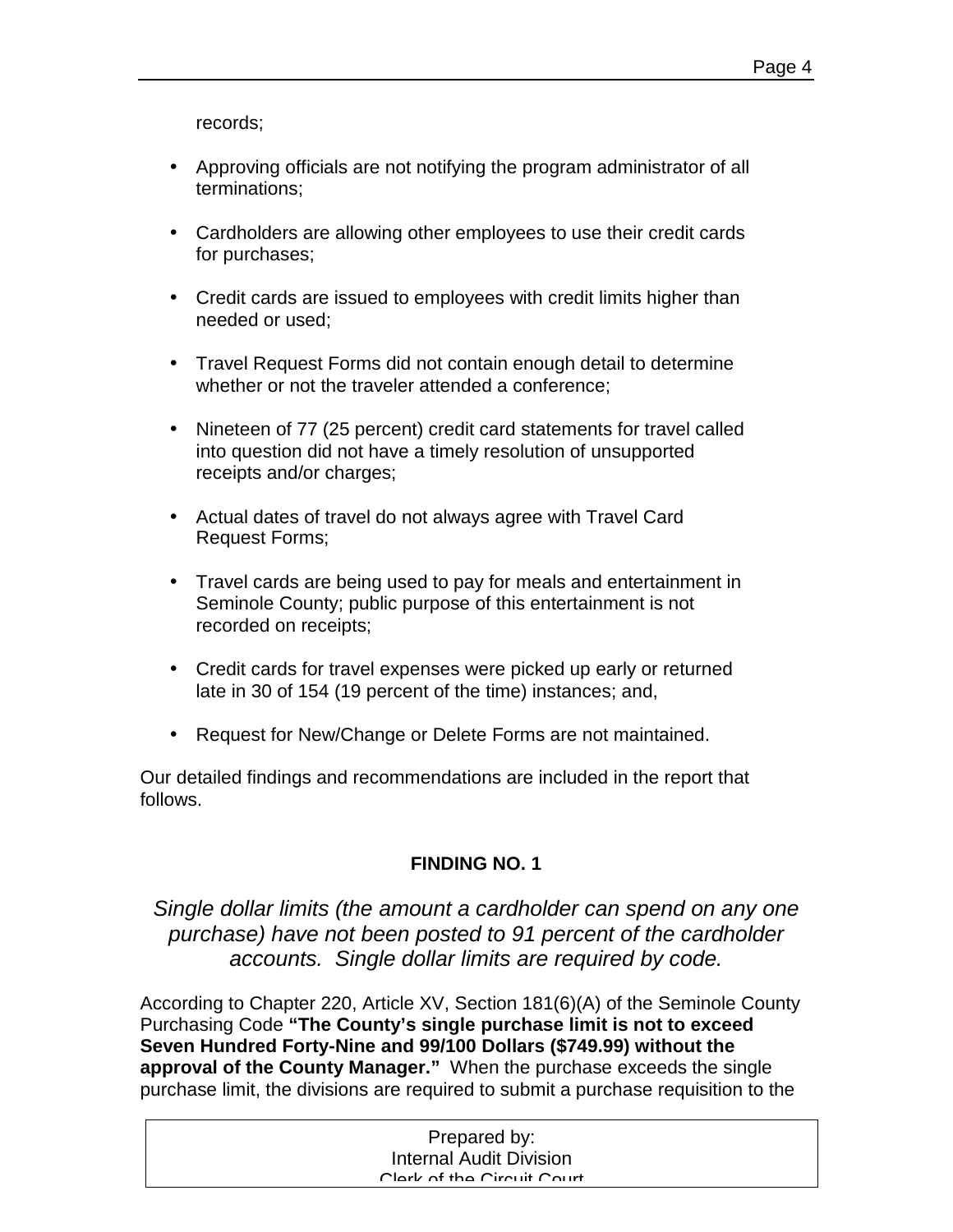Purchasing Division for processing through normal purchasing procedures.

Bank of America's computer software program allows the County to limit both the number of daily transactions and the total dollar value of a single transaction. For example, if the county limits a single dollar transaction limit to \$749.99; any attempt at a purchase of over \$749.99, the credit card is rejected. Without single transaction dollar limits imposed by the County, a cardholder could purchase any item, at any price, until the cardholder's credit limit is exceeded.

Bank records indicate that the County has not posted single dollar transaction limits for 248 of 273 (91 percent) cardholder accounts. Of the 25 with limits, eight had limits over the County established rate of \$749.99. For example, four cardholders had single dollar limits of \$10,000.00; another had a \$5,000.00 limit; yet another had a limit of \$3,000.00.

From our sample of 1,062 cardholder statements, encompassing eight months, 133 statements had single transactions that exceeded \$749.99. By not following the purchasing code as approved by the BCC, and by not establishing the single dollar transaction limits within the bank's system, the commercial credit card program is subject to abuse.

#### **Recommendation**

- 1. Enforce the purchasing code by limiting the amount a cardholder can spend on single dollar transactions to \$749.99; and,
- 2. Add the single dollar transaction limits to the bank's computer software program.

#### **Management Response**

There are two issues concerning the \$749.99 threshold. We concur with the single item purchase threshold of \$749.99, which is stated on each application when a cardholder is registered with Bank of America. A letter was faxed to Kim Jarvis, Seminole County Customer Service Representative, Bank of America to ensure that the single item transaction limit for all current and future cardholders do not exceed \$749.99. We do not concur that the total dollar transaction of a purchase cannot exceed \$749.99. Part 1, Section 220.4 (definitions) states under the Purchasing Card Program: "A program designed to improve efficiency in processing low dollar purchases of commodities or services under SEVEN HUNDRED FIFTY AND NO/100 DOLLARS (\$750.00) per item from any vendor that accepts a credit card." The program was designed to prevent a single item of greater than \$749.99 because that is the threshold for a Capital Improvement Item. We will be taking action to change the Purchasing Manual to clearly state that the \$749.99 threshold only applies to a per item restriction and does not apply to the total purchase transaction.

| Prepared by:                   |  |
|--------------------------------|--|
| <b>Internal Audit Division</b> |  |
| Clork of the Circuit Court     |  |
|                                |  |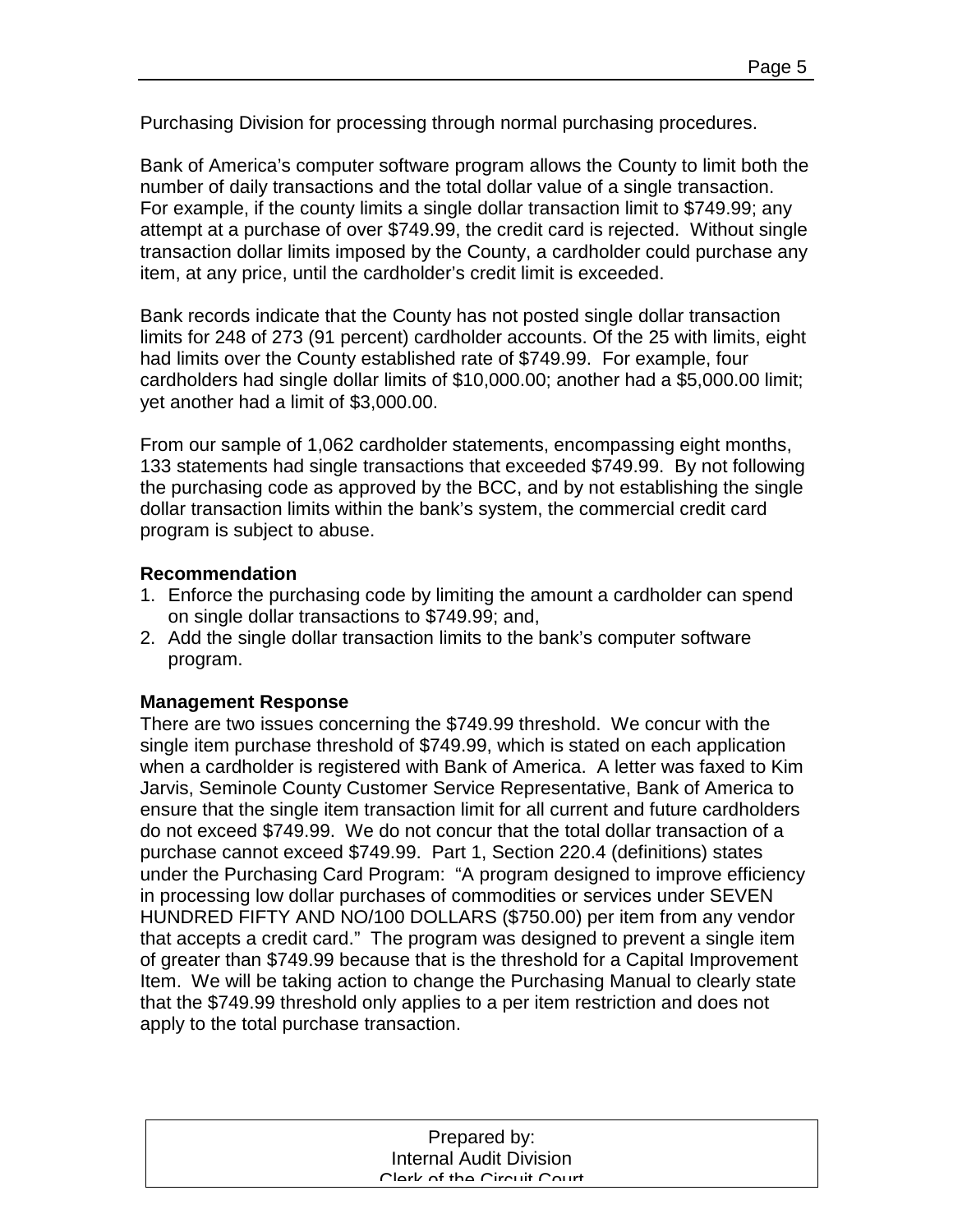#### **FINDING NO. 2**

*Monthly cardholder statements received from the bank are not always reviewed and approved by the cardholder and the approving official (supervisor).* 

Per Chapter 220, Article XV, of the Seminole County Purchasing Code states:

**"The approving official will be responsible for receiving completed statements from all cardholders, reviewing them along with the itemized receipts, resolving any questions on the purchases, signing the statements, and forwarding complete cardholder statements with all attachments to the Finance Department within five work days after receipt from the cardholders. In addition, certification of all purchases is required by each cardholder..."** 

The cardholder, by signing these statements, certifies that the items on the bill were purchased; the approving official's signature indicates that the items on the bill were for official county business.

We noted monthly statements totaling \$325,842.54 that were not certified by the cardholder. Additionally, we noted monthly statements totaling \$330,356.54 that were not certified by the cardholder's supervisor. Three hundred fifteen of 1,139 (27.7 percent) of the statements reviewed either did not have the cardholder's signature or the approving official's signature.

An example of purchases on a credit card statement that were not certified include hotel charges both in and out of state, car rental expenses, and meals that were not supported by itemized receipts. We also found seven examples where the cardholder signed and approved his own statement. One cardholder that signed and approved his own statement had charges of \$5,305.55. Another cardholder that approved his own statement had used the card to buy computer software.

Review of the monthly statements by the cardholders would detect unauthorized purchases and would allow any disputed charges to be questioned in a timely manner. Supervisory review of the monthly statements would deter any excessive or abusive type purchases. By not having these statements properly reviewed and approved each month, there is no assurance that the charges are legitimate, accurate, and for official county business.

#### **Recommendation**

Cardholder statements that are not properly signed by the cardholder and approved by the supervisor should be sent back to the department administrator for signature and appropriate disciplinary action should be taken.

| Prepared by:                   |
|--------------------------------|
| <b>Internal Audit Division</b> |
| Clork of the Circuit Court     |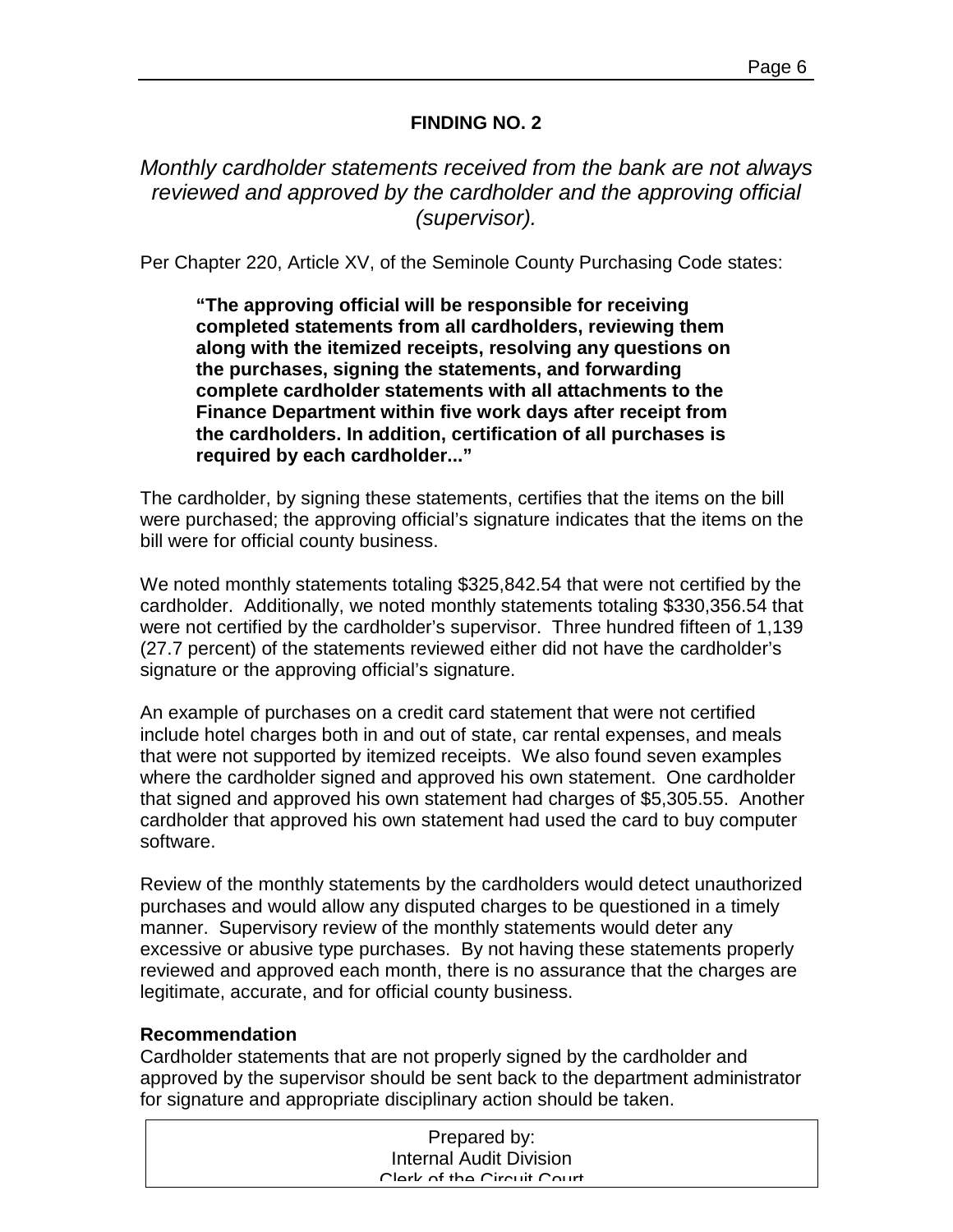#### **Management Response**

A Purchasing Update letter will be sent to all Departments/Divisions to remind the approving officials that per Chapter 220, Article XV of the Seminole County Purchasing Code, "all approving officials must review all statements along with the itemized receipts, resolving any questions on the purchases, sign the statements and forward the complete statements with all attachments to the Finance Department within five (5) working days after receipt from cardholders." Additionally, the Purchasing Card Administrator will be conducting training for the approving officials to stress how important their job responsibilities are in supporting the Purchasing Card Program. We request that cardholder statements that are not properly signed by the cardholder and approving official be returned by Finance so that appropriate disciplinary action may be taken per Chapter 220, Section 182.

### **FINDING NO. 3**

*Monthly cardholder statements submitted to County Finance with proper signatures are not always properly supported with adequate documentation.* 

One hundred seventy four of 1,062 (16 percent) statements for purchasing of goods and services reviewed had been submitted to County Finance with missing signed receipts. In addition, for charges made over the telephone, (297 of 471) 63 percent of cardholder orders were not logged. We also found that 58 of 77 (75 percent) credit card statements related to travel contained charges that were not properly supported.

Examples of unsupported credit card charges include a meal receipt from a local Seminole County restaurant for \$1,129.01 that was not itemized. Absent the itemized receipt, it is not possible to determine the exact quantity of the purchases (i.e. number of dinners, desserts, and drinks). During the period tested, there were 54 of 63 (86 percent) travelers that submitted meal receipts representing approximately \$8,173.67 that were not itemized. Original itemized receipts should be required to be attached to the monthly statements thereby reducing the chance of unofficial charges and purchases being inadvertently paid.

Chapter 220, Article XV, Section 181(7)(I) of the Seminole County Purchasing Code states:

**"When a purchase is made that will be paid using the card, whether it is done over the counter or by telephone, a document must be retained as proof of purchase. These documents will later be used to verify the purchases shown on the cardholder's monthly statement.** 

| Prepared by:                   |  |
|--------------------------------|--|
| <b>Internal Audit Division</b> |  |
| Clark of the Circuit Court     |  |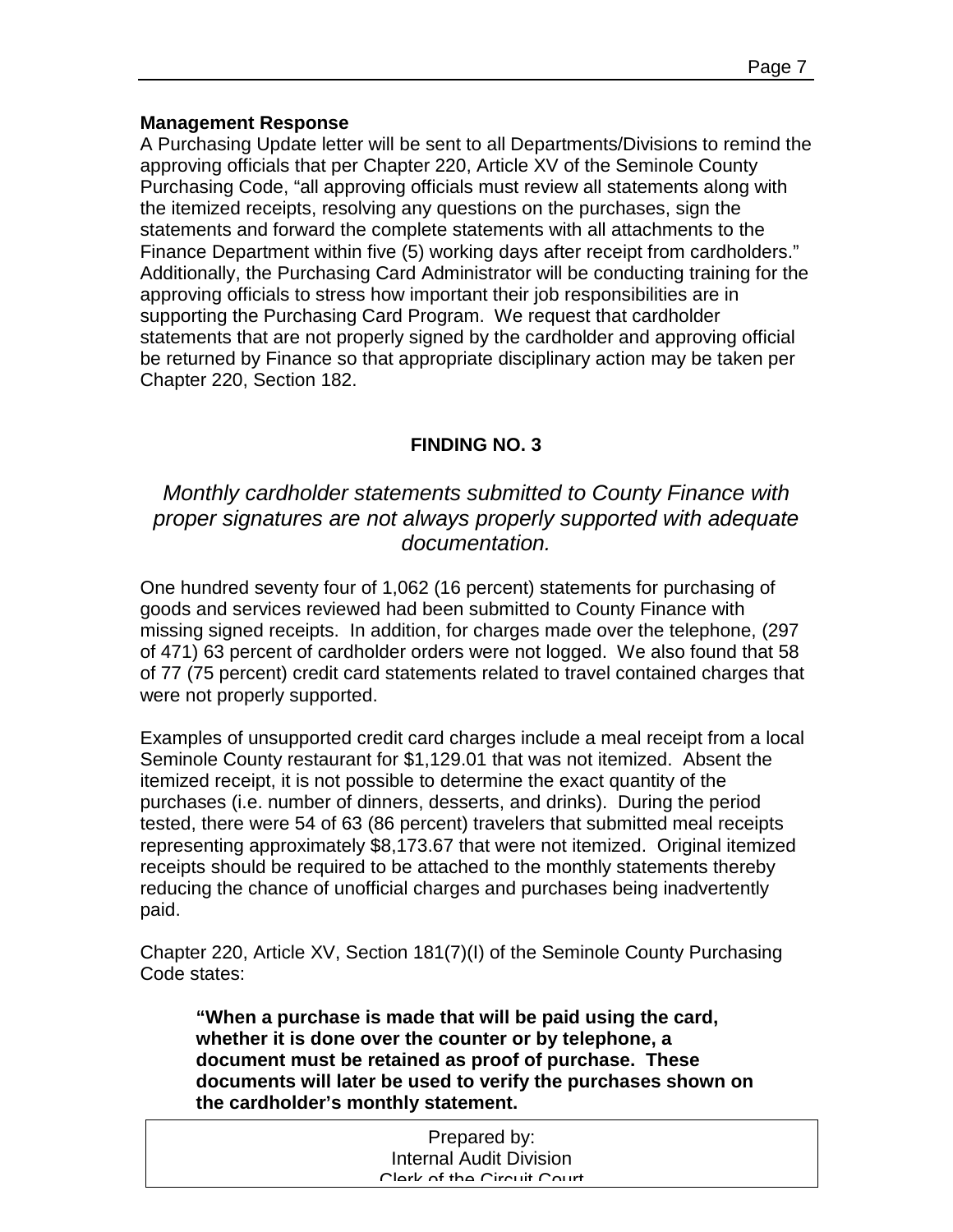- **1. When a purchase is made over the counter, the cardholder is to obtain a copy of the charge slip…. The charge slip or related cash register receipt must show in sufficient detail the type and numbers of items purchased and the unit cost.**
- **2. When making a purchase by phone the cardholder is to document the transaction on a log and attach the shipping documents associated with the order."**

Chapter 440.11(B) of the Seminole County Purchasing Code, places responsibility with the approving official to make sure all cardholder statements are received, and all receipts for individual purchases are attached and submitted to Finance within five working days. The approving officials are responsible for making sure the credit card statements are complete before being sent to Finance. Internal Audit reviewed correspondence from County Finance asking Department Administrators for missing receipts for charges well over five months old. There also is documentation in the files that show that the Clerk of the Circuit Court, the Purchasing Manager and the County Manager all had to intercede with a particular supervisor to obtain the missing receipts. Only after the threat of disciplinary action (a deduction from the employees paychecks) did these cardholders and approving officials furnish receipts.

Internal Audit surveyed various vendors on how to go about obtaining "duplicate receipts" in the event employees misplace the original. The vendors all responded that duplicate receipts could be provided at no cost. In fact, if the cardholder asked for a duplicate within 30 days of the purchase a duplicate could be furnished immediately. Therefore, in our opinion, cardholders have no reasons for not complying with county policy regarding the furnishing of receipts.

By not following the policy of documenting the charges on the monthly statements with detailed receipts, there is no assurance that the charges are legitimate, accurate and for official county business.

#### **Recommendation**

Enforce the disciplinary actions as outlined in Chapter 220 of the Purchasing Code.

#### **Management Response**

When monthly statements are submitted to County Finance without the cash register receipts or adequate documentation, the cardholder(s) must follow the procedures for lost cash register receipts (Attachment A). County Finance will provide a copy of the incomplete statements to the Purchasing Card Administrator so that appropriate action will be taken. The Purchasing Card Administrator will provide training to the cardholder and the approving officials to reinforce the importance of their duties and responsibilities and ramifications if

| Prepared by:                   |  |
|--------------------------------|--|
| <b>Internal Audit Division</b> |  |
| Clark of the Circuit Court     |  |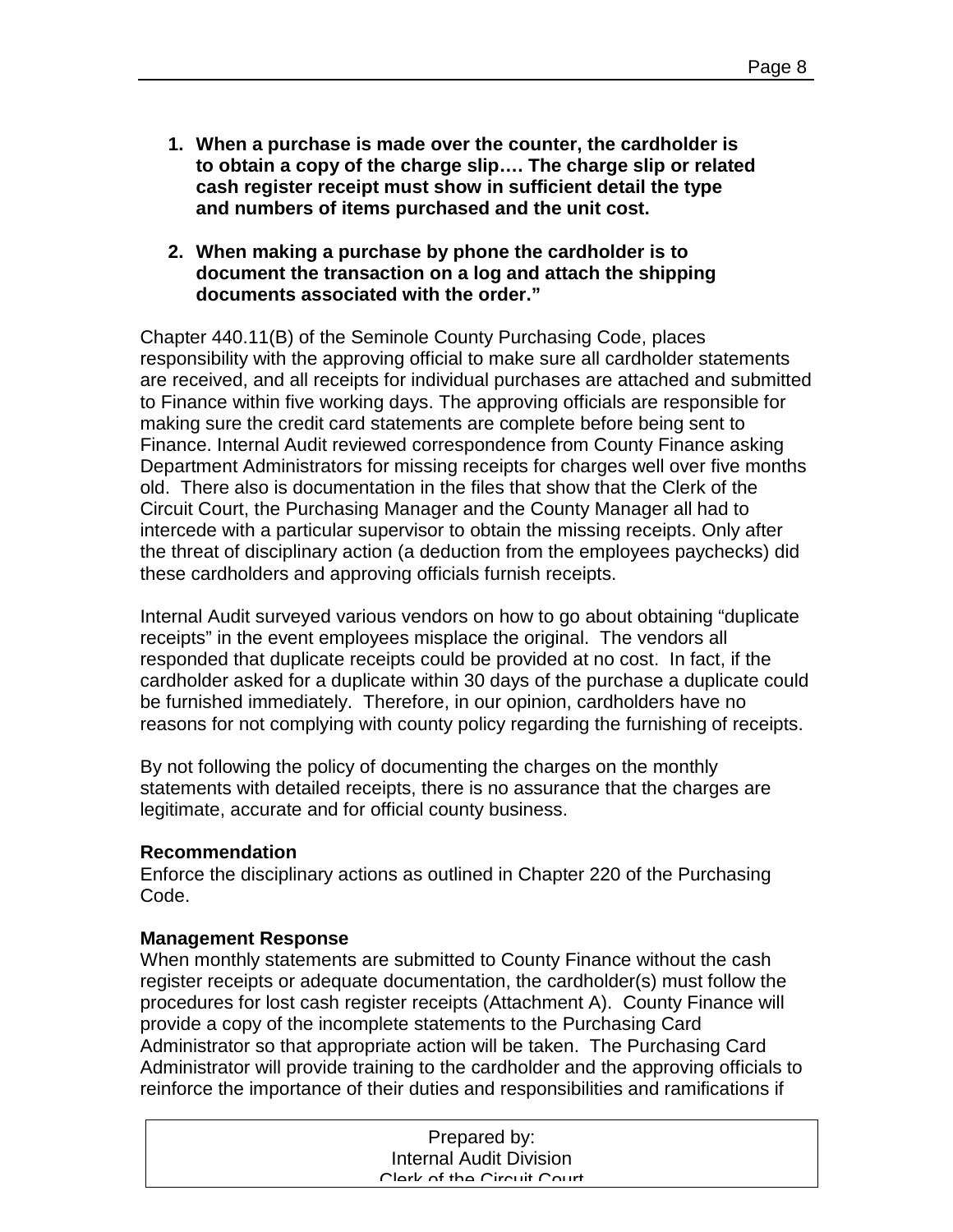not followed.

## **FINDING NO. 4**

# *Cardholders are purchasing some items that might or might not be for Official County business.*

Internal Audit found numerous instances where the cardholder was purchasing items that were either personal in nature or items were purchased in a frivolous manner. Listed below are some examples of the items being purchased by cardholders:

- Cooler
- Party supplies
- Cooking and eating utensils
- (3) TVs with VCR
- Bunn automatic coffee maker for \$595
- Patio furniture with umbrella
- Candy
- Real Player PlusReal Juke Box Plus
- Real Player Plus Power Pack
- (6) Digital cameras
- (22) 35 mm instant cameras
- Balloons and party animals
- Steam iron, cake pans, measuring spoons
- 10 piece skillet pan
- Electric Blender
- Camcorder
- Gatorade valued at \$105.00
- Santa hats
- Christmas garland
- Christmas tinsel
- Bales of hay
- Christmas bows
- Christmas candy canes
- Kodak DC210 camera
- \$36 Lauriat pen
- Annual yearbook of Who's Who
- Palm pilots
- Quick Books
- Christmas cards
- (2) toothbrushes

#### Prepared by: Prepared by: Internal Audit Division Internal Audit Division Clerk of the Circuit Court Clerk of the Circuit Court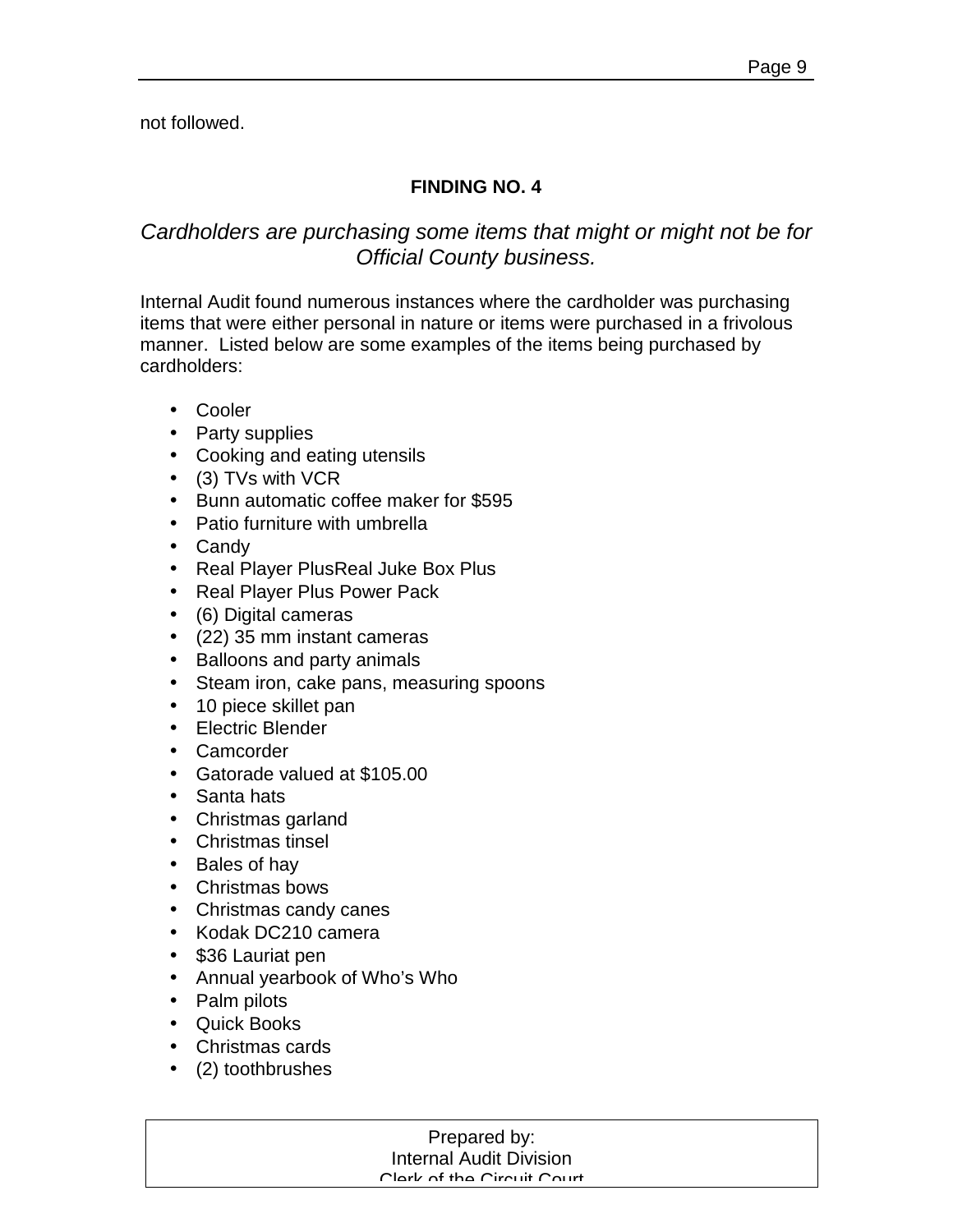Chapter 220, Article XV of the Seminole County Purchasing Code states that the card may not be used to purchase fuel, oil, personal items, telephone calls, capital items, or make cash advances.

By not limiting use of the credit cards for official county business, the program is subject to fraud, waste, and abuse.

#### **Recommendation**

All departments should document on the receipts and credit card statements the public purpose of each expense.

#### **Management Response**

The approving officials, because of their knowledge of the job responsibilities of each cardholder, are required to look at each cardholder's purchases to determine if they were for official use. When the approving official signs the monthly statement(s), he/she is verifying that the purchase(s) is for official County use as per Code 220.181 paragraph 9 (approval). All items listed in a follow-up document (Attachment B) provided by County audit have been researched and verified by the departments that they were for public purpose. (Attachment C)

**\* The attachment and a complete copy of management's responses are included at the end of this report.** 

# **FINDING NO. 5**

# *Reports generated by Bank of America, Info Span, and County Finance are not in agreement.*

Info Span is a computer application purchased from Bank of America designed to offer management with a variety of management reports to monitor the purchasing card program. Internal Audit made a comparison of the cumulative credit card balances recorded in the Info Span database with the actual cumulative Visa statements from Bank of America. For the period September 1998 through January 2000 Info Span records were understated by \$390,443.43. Part of this variance was due to the fact that the Info Span system did not have updated account history for the months of February, June, and October of 1999.

Internal Audit compared the cardholder names provided by Bank of America to the record maintained in Info Span with the record maintained by County Finance. Bank of America showed a listing of 273 cardholders, compared to Info Span's 231, and County Finance records that list 239 cardholders.

| Prepared by:                   |  |
|--------------------------------|--|
| <b>Internal Audit Division</b> |  |
| Clork of the Circuit Court     |  |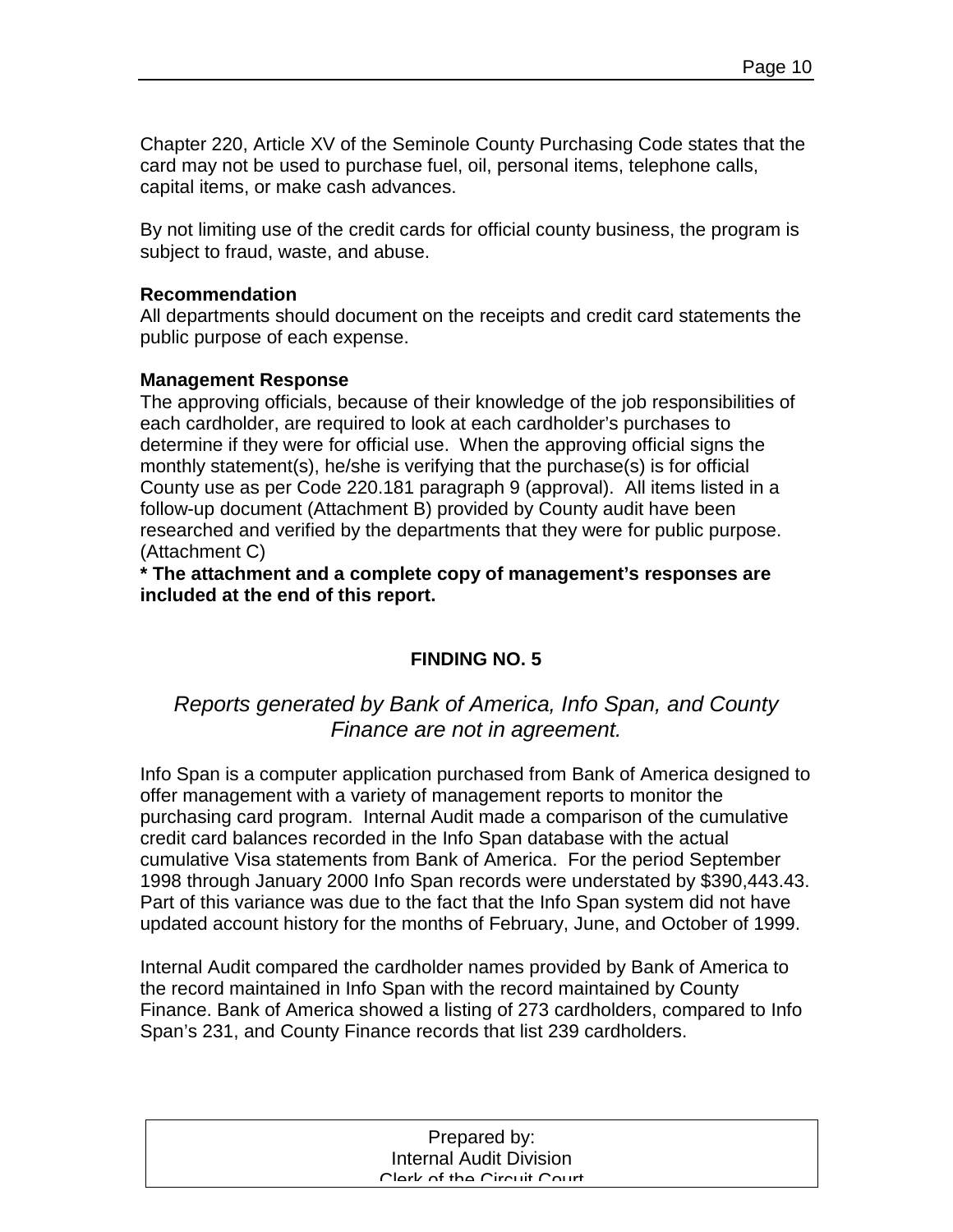Per Chapter 220, Article XV of the Seminole County Purchasing Code and Chapter 440, Article VIII of the Purchasing Procedures:

**"The Department Director and the Program Administrator must approve all requests for purchasing cards. County Finance will receive a monthly updated list of approved cardholders from Purchasing."** 

County Finance is not receiving a monthly updated list of approved cardholders from Purchasing.

According to the program administrator, in order for the bank to issue a credit card to an employee, the administrator must transmit electronically to the bank the pertinent employee details. Therefore, there is no explanation why bank records would not agree with purchasing records.

If Info Span, Bank of America and County Finance records are not in agreement, there is no assurance of which database is the most accurate.

#### **Recommendation**

Request assistance from Bank of America to get the records in balance.

#### **Management Response**

Bank of America technical support has updated the Info Span System to include the months of February, June and October of 1999. Bank of America and Info Span System records are now in balance. County Finance will receive a monthly cardholder list, with or without changes.

# **FINDING NO. 6**

*Credit cards had not been deactivated, returned to the approving official, or both, upon termination, retirement or transfer of county cardholders.* 

Chapter 220, Article XV of the Seminole County Purchasing Code states:

**"If an employee leaves the department their card must be collected and cut in half. The approving official will be responsible to collect the destroyed card and provide a memo explaining the reason for the cancellation, forwarding the memo and card to the program administrator. The program administrator will notify the issuer and dispose of the destroyed purchasing card. In the event the approving official is not able to collect the purchasing card when the employee** 

| Prepared by:               |  |
|----------------------------|--|
| Internal Audit Division    |  |
| Clork of the Circuit Court |  |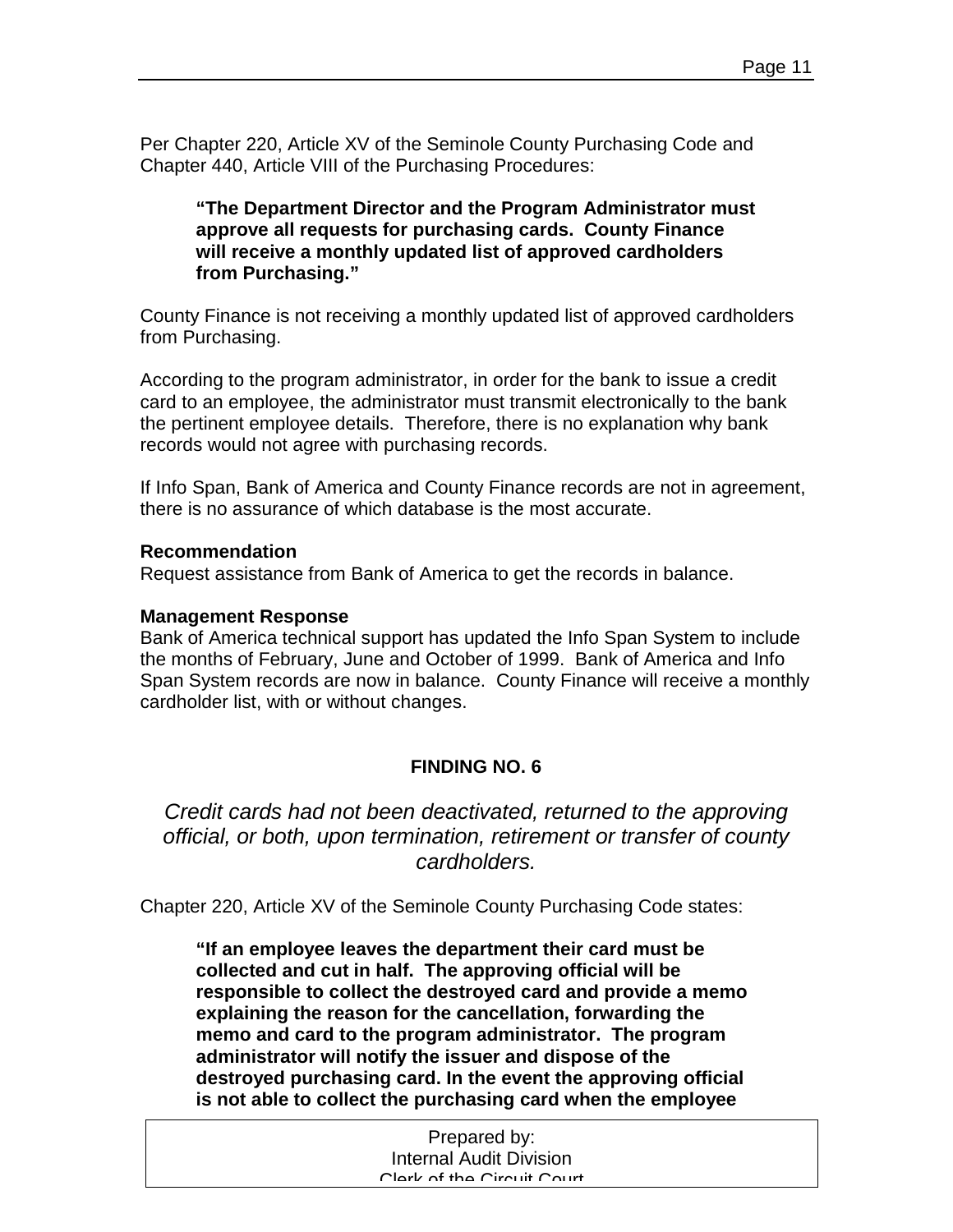**leaves, the approving official shall immediately notify Purchasing by telephone and follow-up with a memo to take action to insure the purchasing card is voided. Purchasing will notify the card issuer to void the purchasing card to prevent any purchases after the employee leaves."** 

Should a cardholder be transferred within the county to another approving official's area of responsibility, it will be the new approving official who will determine if the employee should be issued a new purchasing card in their new position.

A review of Human Resources terminated employee files revealed that four credit cardholders had not returned their credit cards, or their cards had not been deactivated or both. (There were no charges incurred for these four accounts subsequent to the date of termination.) The program administrator has subsequently taken action to have these accounts deactivated.

With the volume of credit cards issued, it is difficult for the program administrator to keep track of who has terminated and which accounts need to be closed. With sole responsibility placed on the individual departments, there is opportunity for some accounts to be overlooked. For example, from a list of cardholder accounts furnished by Bank of America, there are approximately 273 active accounts with 42 accounts that had been put in a "suspense" mode.

Without some form of a checklist, or sign-off sheet, to ensure that employees terminating return all items before departing, there will be opportunity for credit cards to not be returned to the program administrator. It is our understanding that the County does not have a sign-off termination sheet.

#### **Recommendation**

Develop a sign-off sheet for employees terminating to ensure that all credit cards, keys, tools, and other county property is returned before the employee leaves the county's employment.

#### **Management Response**

Fiscal Services Purchasing is working with Human Resources to develop a signoff sheet for all County employees that terminate employment with the County. Once we are notified by Human Resources of a termination, the Purchasing Card Administrator will terminate any associated cards with Bank of America. The four cardholders listed in the audit were researched to verify that they had not returned their credit cards. Kelly Loll's credit card was returned but had not been closed. Both Patricia Letsinger and Barbara Hughes are still County employees and have active credit cards. Although Human Resource records review revealed Marie Louise McIntosh did terminate with the County, no credit card was issued to her until she returned to the County in December 1999.

| Prepared by:                   |  |
|--------------------------------|--|
| <b>Internal Audit Division</b> |  |
| Clork of the Circuit Court     |  |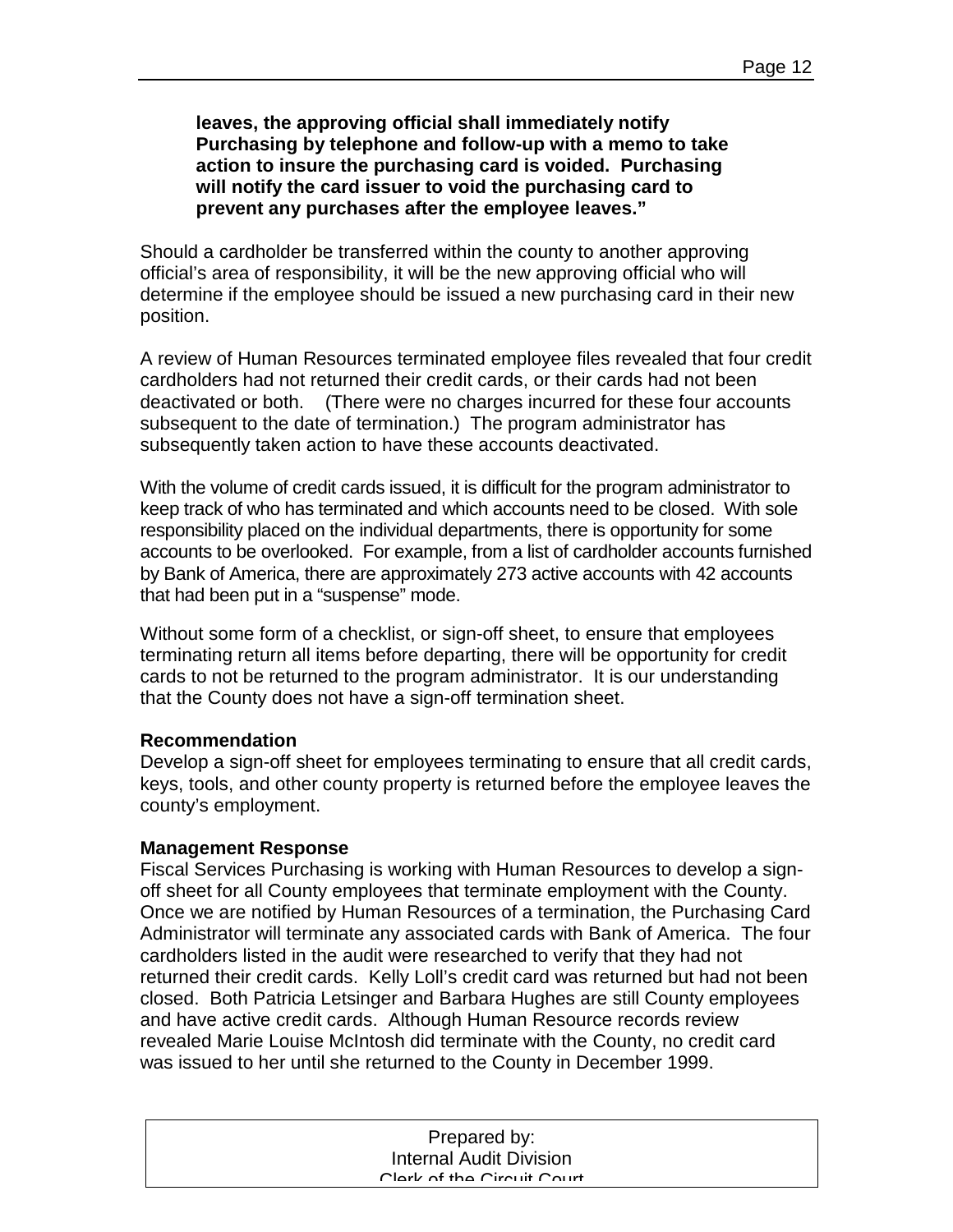#### **FINDING NO. 7**

# *Cardholders are allowing other employees to use their credit cards for purchases.*

On August 18, 1999, one employee let another use his credit card to purchase items from Safety Equipment Company for \$347.60. Another employee on June 14, 1999, purchased items via telephone from HTVC INC., in the amount of \$139.92, with a co-worker's credit card. Yet another went to Home Depot and made purchases in the amount of \$217.16, signing both the receipt and cardholder Visa statement, in blatant disregard of the purchasing code.

Under the Purchasing Code Chapter 220, Part 1, Article XV, Section 181 7(B),

#### **"The purchasing card has the cardholder's name embossed on it and is to be used only by the cardholder."**

Therefore**, no other person is authorized to use the card.** Sections 220.182 and 183 of the Code states:

#### **"Improper or unauthorized use of the card will subject the employee to appropriate disciplinary action."**

By allowing employees to use other employee's cards, there is an inherent lack of accountability and therefore a greater risk of inaccuracy, abuse and illegitimate purchases.

#### **Recommendation**

Enforce disciplinary action as needed as defined in Section 220.182 of the Purchasing Code.

#### **Management Response**

A Purchasing Update letter will be sent to all department/divisions to reinforce Section 220.182 of the Code, which states "improper or unauthorized use of the card will subject the employee to appropriate disciplinary action." This will also be discussed during the training session that the improper use of the card will not be tolerated under any circumstances**.** 

### **FINDING NO. 8**

# *Credit cards are issued to employees with credit limits higher than needed or used.*

One Seminole County employee, who has been granted a \$10,000.00 credit limit has only been spending on average \$14.71 per month. Another employee with a

| Prepared by:                   |  |
|--------------------------------|--|
| <b>Internal Audit Division</b> |  |
| Clork of the Circuit Court     |  |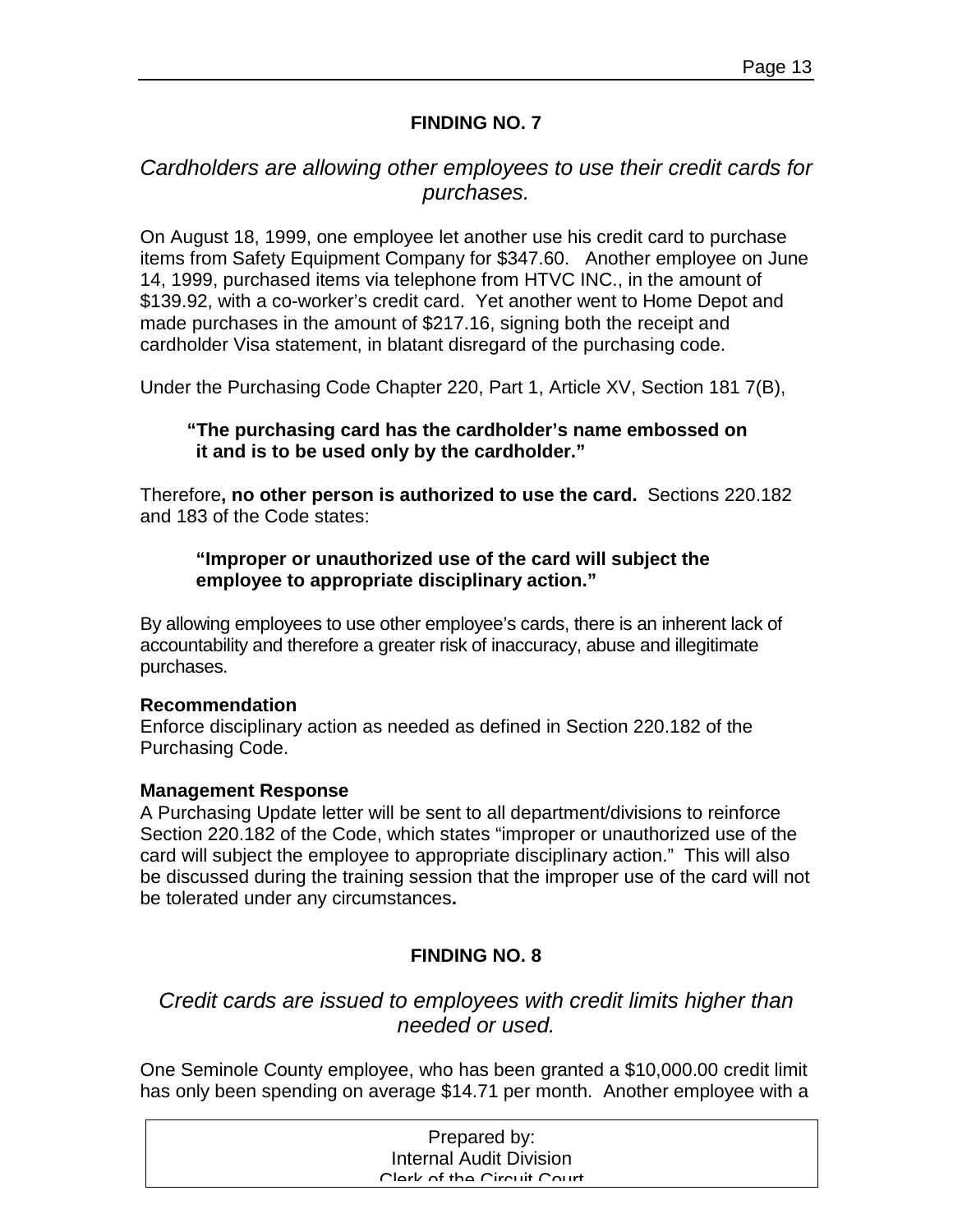\$15,000.00 credit limit is spending on average \$41.35 per month. Another employee with \$50,000.00 limit is spending on average \$179.92. A further comparison was made of the credit limits applied for versus the limits that were actually approved by the bank. In one instance, the application was for \$3,000.00; the approved amount was \$10,000.00; yet another was for \$1,000.00 and the approval was for \$10,000.00; four more in Public Safety had requested \$10,000.00, each receiving \$25,000.00.

By approving higher spending limits than the actual need, each cardholder is given that much more leeway in making unwarranted expenditures.

#### **Recommendation**

County management should be required to state reasons why such high credit limits are required and how they serve a public purpose.

#### **Management Response**

Do not concur. One of the advantages of the purchasing card is to allow County employees to react quickly in times of emergency i.e. tornadoes, hurricanes, flooding, fires, after hours crisises, etc. The approving official and Department Director approve all requests for purchasing cards and establish the monthly transaction dollar limits. The departments have the most accurate information about the needs and possible emergency usage of the purchasing card for their Department's requirements.

### **FINDING NO. 9**

*Twenty-one of 77 (27 percent) credit card statements or Travel Request Forms did not contain enough detail to determine whether or not the traveler attended a conference.* 

Internal Audit reviewed 77 travel card monthly statements to determine what types of travel the county manager had approved. Twenty-one of the monthly statements (and supporting receipts) simply do not have enough detail to determine whether the travel was to a business conference or some other type of business related event. We also reviewed the credit card statements to see if the traveler had documented on the statement the purpose of the conference or attached an agenda to support the expense. These 21 credit card statements contained charges totaling \$9,893.21.

We also noted that eight of 77 travelers that had attended a conference had used the credit card to pay for meals even though a meal had been provided by the conference. It does not seem proper to ask county taxpayers to pay for a meal on the credit card when they already have paid for the meal as part of the registration fee. This opinion is consistent with the Florida Statutes No. 112 and the Administrative Code Section 5.3. Fifteen of 77 (19 percent) credit card

| Prepared by:                   |
|--------------------------------|
| <b>Internal Audit Division</b> |
| Clark of the Circuit Court     |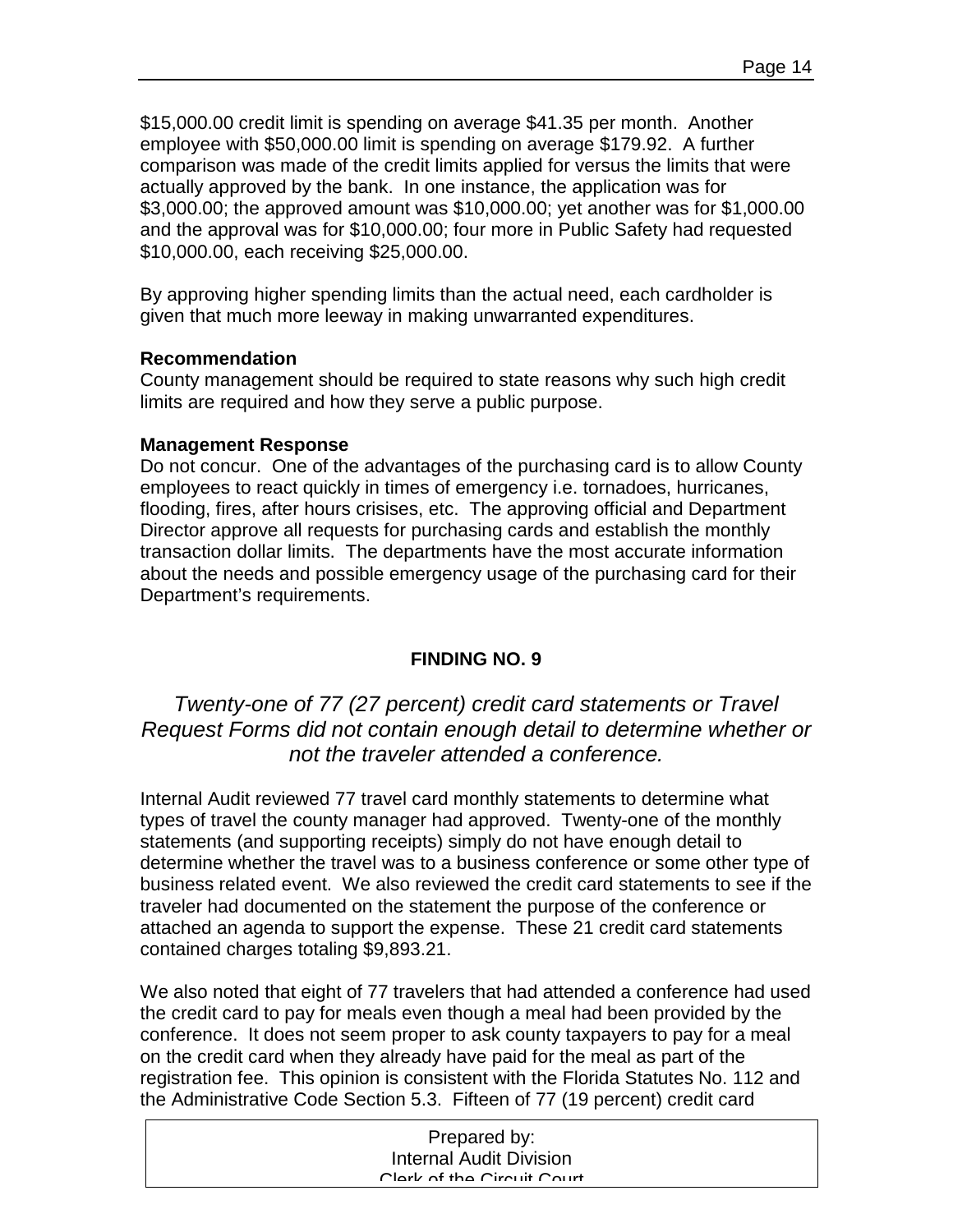statements should clearly have had an agenda on file. Travel that involves conferences should be documented more thoroughly on the travel card request form (i.e. specifically state conference on the form). If an agenda is available from the conference, it should be attached to the receipts that pertain to the conference. Documenting the purpose of the travel more specifically allows the Finance Clerk to monitor allowable charges.

#### **Recommendation**

- 1. Do not release a credit card for travel unless the purpose of the trip is clearly documented.
- 2. County Finance should return monthly statements that are not properly supported.

#### **Management Response**

The Program Administrator will ensure that all future travel card request forms contain a clearly stated purpose of the trip.

#### **FINDING NO. 10**

# *Nineteen of 77 (25 percent) credit card statements for travel called into question did not have a timely resolution of unsupported receipts and/or charges.*

According to Seminole County Administrative Code, Section 5.3, travel must be substantiated by receipts attached and a full explanation of the charge provided on the travel voucher. Monthly statements totaling \$8,924.86 were paid based solely on the detail summary (the credit card bill) with no resolution as to the specific charges. The county is required to pay the bill in accordance with the contract with Bank of America, which requires the bill to be paid in a timely manner regardless if the cardholders are furnishing receipts to County Finance. For example, a \$3,062.67 monthly statement was paid without any receipts attached to the monthly statements. Cardholders should be required to provide either a copy of the missing receipt and a statement that the receipt was lost or an explanation as to what was purchased and that the receipt was lost.

Chapter 440.11(B) of the Seminole County Purchasing Procedures places **responsibility with the approving official to make sure all cardholder statements are received, and all receipts for individual purchases are attached and submitted to Finance within five working days**. The "approving officials" are responsible for making sure the packages are completed before being sent to County Finance.

| Prepared by:                   |  |
|--------------------------------|--|
| <b>Internal Audit Division</b> |  |
| Clork of the Circuit Court     |  |
|                                |  |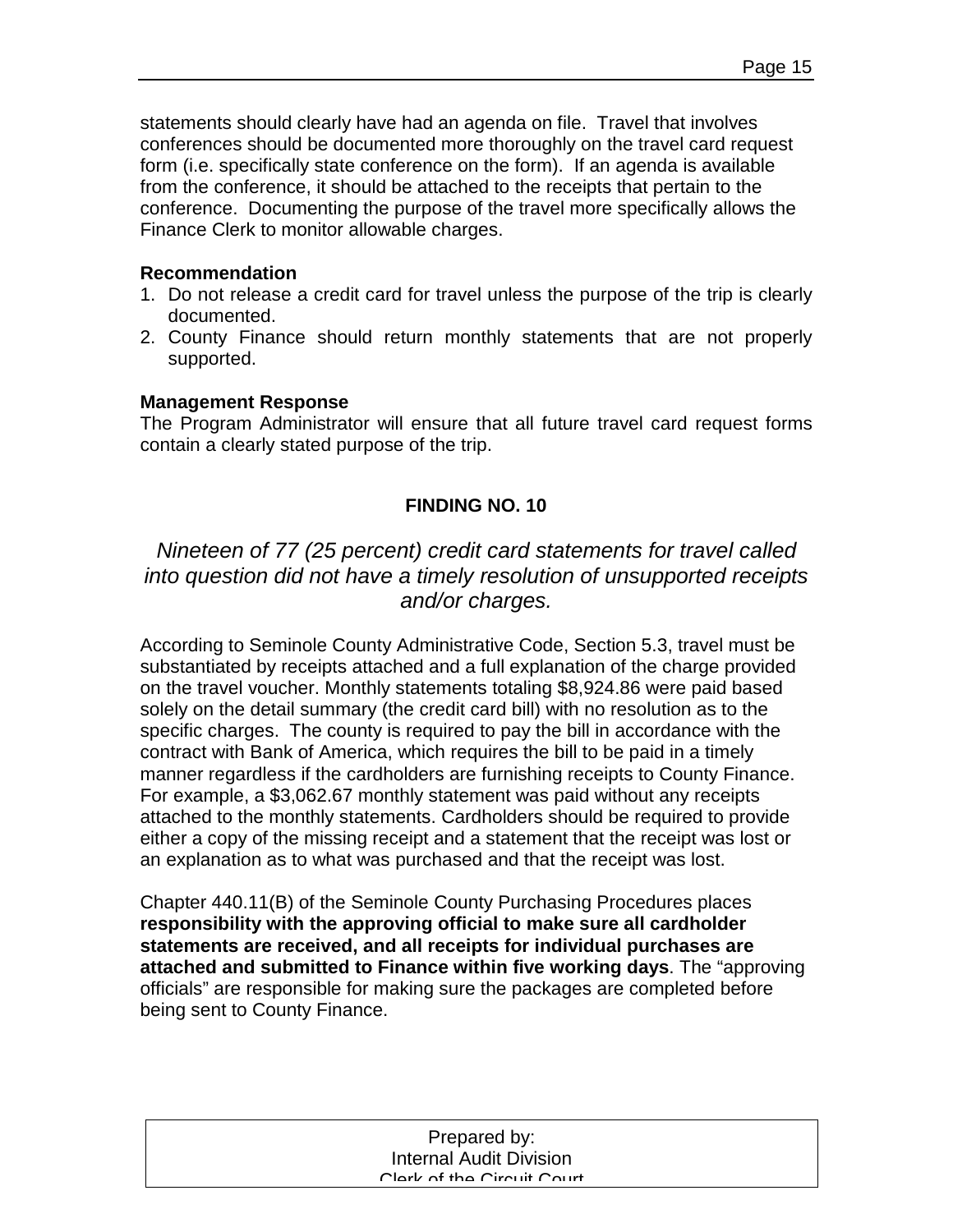Non-compliance with the purchasing code results in payments being made to Bank of America before verification of the charges is performed.

#### **Recommendation**

Comply with the purchasing code.

#### **Management Response**

A Purchasing Update letter, will be sent out to stress the critical nature that all approving officials ensure all cardholder statements are received in County Finance with the required receipts attached. Training will be conducted to reinforce the importance of policy compliance to both the cardholder and approving officials and of resulting ramifications if not followed. The items listed in the audit will be researched and appropriate disciplinary action taken.

#### **FINDING NO. 11**

# *Thirteen of 77 (17 percent) credit card statements relating to travel contained actual dates of travel that were inconsistent with the travel card request form.*

The traveler must complete a travel card request form indicating the dates of travel, the types of expenses to be incurred, and must be signed by the traveler, and approved by the county manager, deputy county manager, or fiscal services director. According to county procedures, use of the credit card is limited to the dates submitted on the travel card request form except for the need to reserve lodging and rental cars in advance of travel.

A cardholder used the county issued travel card for entertainment expenses three times in two days for a total of \$1,580.90 without an approved travel card request form on file. These three purchases were for the following: a reception at a Seminole County restaurant in the amount of \$222.48 (no names of attendees were noted on the receipt); a dinner at a Seminole County restaurant in the amount of \$1,129.01 (this was attended by 14 people, one was a county commissioner and four county employees); and a lunch at a Seminole County restaurant in the amount of \$229.41 (this was attended by 12 people, one was a county commissioner). Absent documentation evidencing that the county manager, deputy county manager, or fiscal services director approved the travel card request form, these purchases should be considered unauthorized. Additionally, itemized receipts were not submitted to support these entertainment expenses. Please see a further discussion of this issue in Finding No. 3.

#### **Recommendation**

Enforce the purchasing code.

Prepared by: Prepared by: Internal Audit Division Internal Audit Division Clerk of the Circuit Court Clerk of the Circuit Court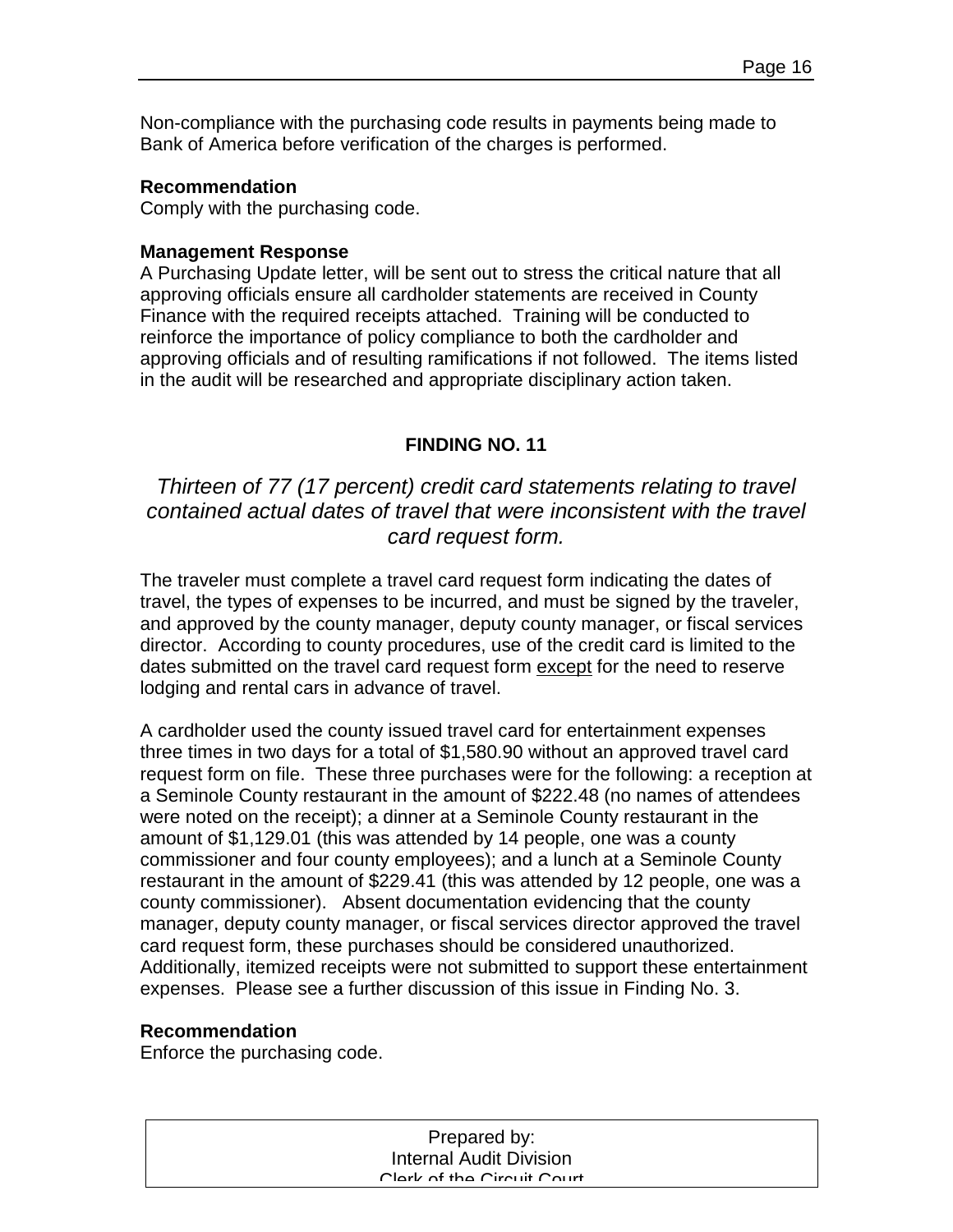#### **Management Response**

The Program Administrator will ensure no travel cards are issued without a travel card request form signed by the County Manager, Deputy County Manager or Fiscal Services Director.

## **FINDING NO. 12**

# *Sixty-six of 77 (86 percent) travel card statements did not have the public purpose of the meeting stated on the individual receipts.*

During the period tested, there was \$9,504.27 spent on meals. According to the use of the credit card, if entertainment takes place within the Central Florida area, the employee must include on the receipt submitted with the bill, names of all participants in the event.

For example, a traveler spent \$1,351.49 at a Casselberrry restaurant. The cardholder did not submit the itemized receipts (the detail of how the \$1,351.49 was spent) that clearly stated the public purpose of the expenditure. However, the traveler had attached receipts that had handwritten attendee's names but not the public purpose of the expenditures. Sound business practices would extend this requirement further to include all entertainment expenses to include the names of the participants as well as the general public purpose of the meeting.

#### **Recommendation**

- 1. Require employees to annotate on the itemized receipt the public purpose of the travel expense.
- 2. Update Purchasing Code and Procedures to require employees to document the public purpose of the travel expense and require each employee to submit the itemized receipts for all travel related expense.
- 3. Update County Travel Procedures.

### **Management Response**

Travel policies require that for reimbursable expenses, individuals complete the approved travel voucher within two weeks of the end of the travel period and must remit receipts for all expenditures except for the statutorily defined meal allowance. Travel vouchers used are those approved by County Finance and require a signature from the traveler and his/her supervisor attesting to the fact that the travel was necessary for the performance of official duties of the traveler. Purchasing procedures require that users of a travel card follow purchasing card procedures, including obtaining the signature of the approving official which attests to approval of the items on the travel card statement as County business. We do not concur that it is necessary to update these procedures; however, we will reinforce the importance of including itemized receipts for reimbursement and the ramifications if not followed, at a training session for all cardholders and approving officials.

| Prepared by:               |
|----------------------------|
| Internal Audit Division    |
| Clark of the Circuit Court |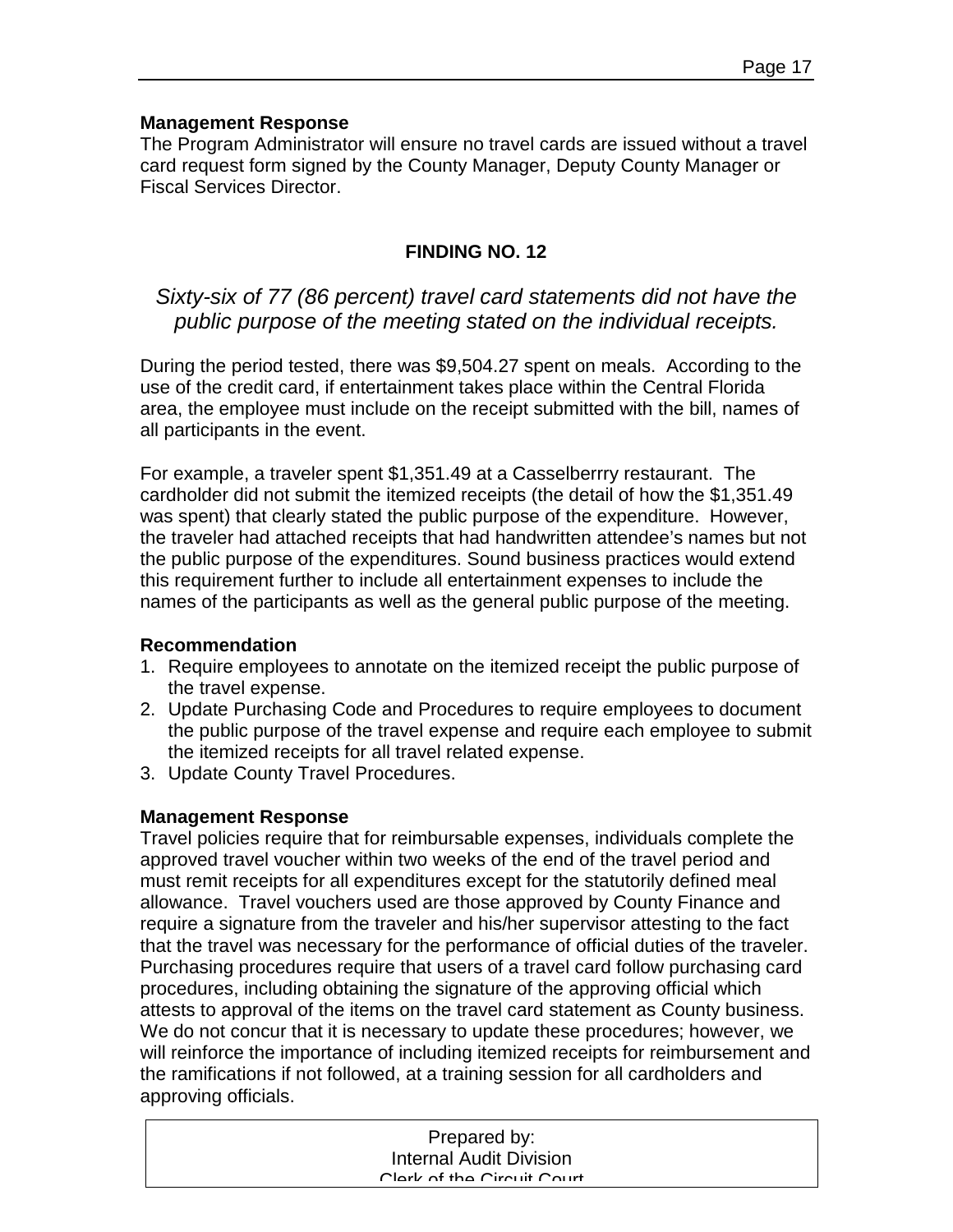#### **FINDING NO. 13**

# *Travel cards were either picked up early or returned late in 30 of 154 (19 percent) instances.*

County procedures state that travel cards shall be picked up from the Purchasing Division 24 hours in advance of the travel, and must be returned 24 hours following the completion of the event. If the event begins on a Monday or ends on a Friday, or over a weekend or holiday, the travel card shall be picked up and returned within three calendar days. It is the practice of the purchasing division to note on the bottom of the travel card request form the date the travel card was distributed and returned. Internal Audit scheduled when travel cards were distributed and returned for all travel card request forms as of February 8, 2000. Not all travel card request forms had the distribution and return date noted on the form; therefore, it is not possible to give a range of days for the amount of time that the cards were held by cardholders in violation of the county procedures. The lack of control over the accessibility of the travel cards lends itself to unauthorized use of the card.

#### **Recommendation**

Enforce the purchasing code.

#### **Management Response**

The Program Administrator will only release the travel card(s) 24 hours in advance of the travel. Also, the Program Administrator has developed a travel card suspense file to ensure all cards are returned 24 hours following the completion of the travel. The Purchasing Division will continue noting on the bottom of the travel card request form the pick-up and return dates for each cardholder(s) and follow to County Finance. If the cardholder(s) card has not been returned by the required return date, Purchasing will call the cardholder's approving official. Since some of the travel card request forms were blank without the dates noted, we cannot assume that these were picked up early or returned late.

#### **FINDING NO. 14**

### *Request for New/Change or Delete Forms are not maintained.*

Section 220.181 of the Seminole County Purchasing Code states that all requests for new cardholders will be done by submitting "Request for New/Change or Delete of Purchasing Card" form. The form will be processed through the approving official to Purchasing, which will forward the request to the purchasing card issuer. The Department Director and Program Administrator must approve all requests for purchasing cards.

| Prepared by:                   |  |
|--------------------------------|--|
| <b>Internal Audit Division</b> |  |
| Clork of the Circuit Court     |  |